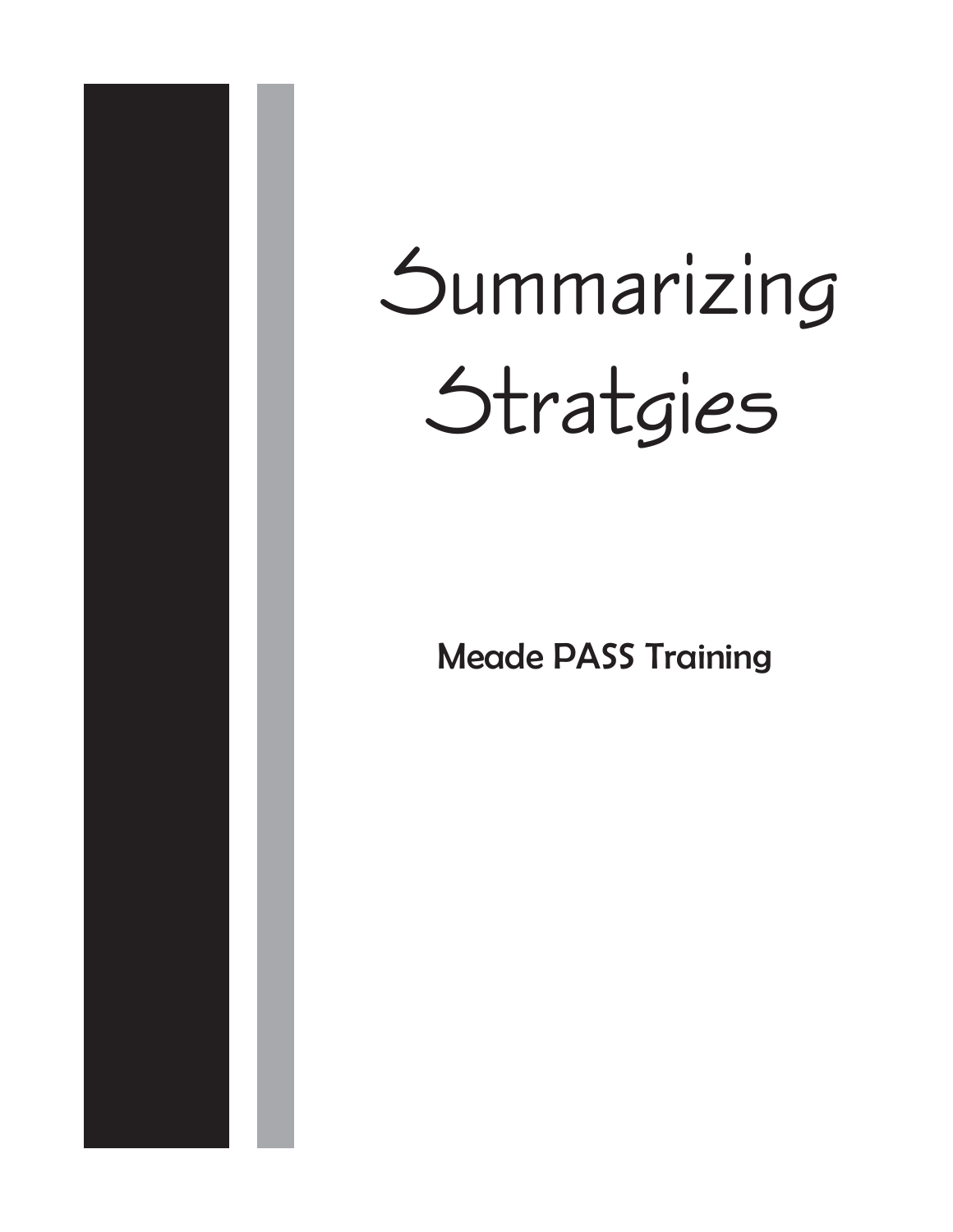# Writing Summaries

Seems simple. Read a chapter. Write a summary. Students see the "write a summary" command<br>on assignments, worksheets, and in testing situations. Sometimes the language varies; sometimes we ask students to paraphrase; other times we ask them for the main idea. Bottom line, we want our students to extract the important elements from a piece of text. We want them to get at the heart of the matter, and we want them to do it in as few words as possible. Unfortunately, we sometimes forget that they need to be taught "how" to break down a larger piece of text into a short, concise summary. It's not easy. Writing summaries requires students to apply higher-level thinking skills. For example, students must analyze the information and synthesize it before they can condense it.

Basically, when we summarize, we take larger selections of text and reduce them to their bare essentials. What are the bare essentials? On the ReadingQuest.org website, Raymond Jones defines the bare essentials as the gist, the key ideas, and the main points worth remembering.

What do we really want students to accomplish when we ask them to summarize? Jones suggests that students begin to develop strong summarization skills when they are able to consistently complete the following tasks:

- Strip away the redundant and extraneous examples
- Focus on the heart of the matter
- Seek key words and phrases that manage to capture the gist
- Save the main ideas and crucial details that support them

Easier said than done. Without explicit instruction, Jones says, students are much more likely to take the following routes:

- Write down everything
- Write down next to nothing
- Write way too much
- Don't write enough
- Copy word-for-word



Photograph by Ryan Phillips

#### Sources:

Jones, Raymond. "Summarizing." *ReadingQuest.org: Making Sense in Social Studies.* Curry School of Education, University of Virginia, Charlottesville, VA. 7 Nov. 2001. 9 June 2006 <http://curry.edschool.virginia.edu/go/readquest/strat/summarize.html>.

Marzano, Robert J., et al. *A Handbook for Classroom Instruction that Works.* Alexandria, VA: ASCD, 2001.

Marzano, Robert J., Debra J. Pickering and Jane E. Pollock. *Classroom Instruction that Works: Research-Based Strategies for Increasing Student Achievement.* Alexandria, VA: ASCD, 2001.

Wormeli, Rick. *Summarization in Any Subject: 50 Techniques to Improve Student Learning. Alexandria, VA:* ASCD, 2005.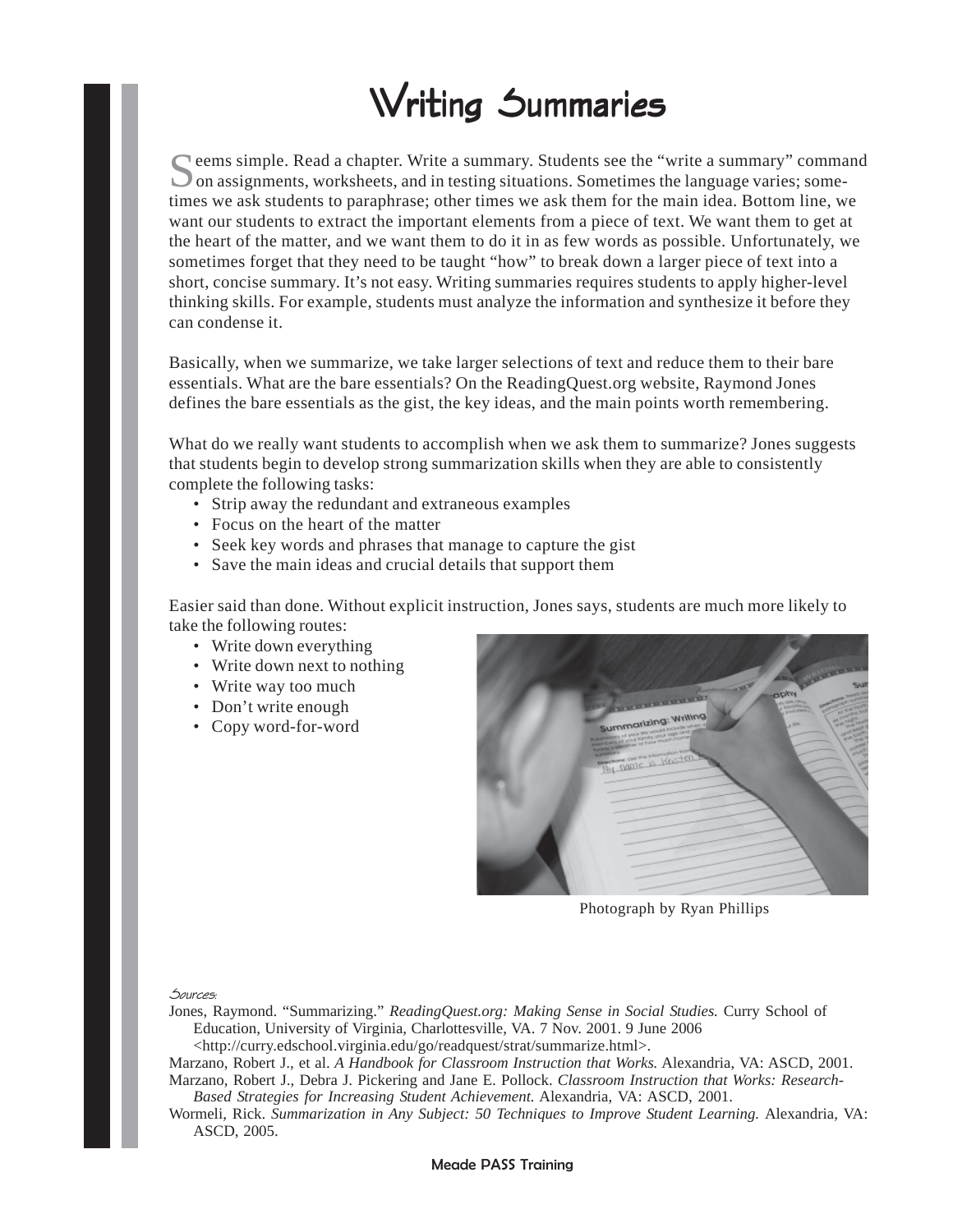### "Rule-Based" Strategy

The strategy focuses on the concept of requiring students to follow a set of rules or steps that **L** leads them to produce an organized summary. Before assigning the students to work on the strategy independently, take the time to make the strategy "come alive" for the students. Demonstrate the steps with a model passage.

#### Steps:

- **1.** Select a content-related passage. Read with students or assign to students.
- **2.** Require students to go through the passage and delete trivial or unnecessary material.
- **3.** Tell students to delete redundant material.
- **4.** Remind students to substitute superordinate terms for lists (for example, substitute flowers for daisies, tulips, and roses).
- **5.** Ask students to select or create a topic sentence.

A detailed description of the strategy appears on pages 32-34 of *Classroom Instruction that Works*.

Source:

Marzano, Robert J., and Debra J. Pickering, and Jane E. Pollock. *Classroom Instruction that Works: `Research-Based Strategies for Increasing Student Achievement.* Alexandria, VA: ASCD, 2001.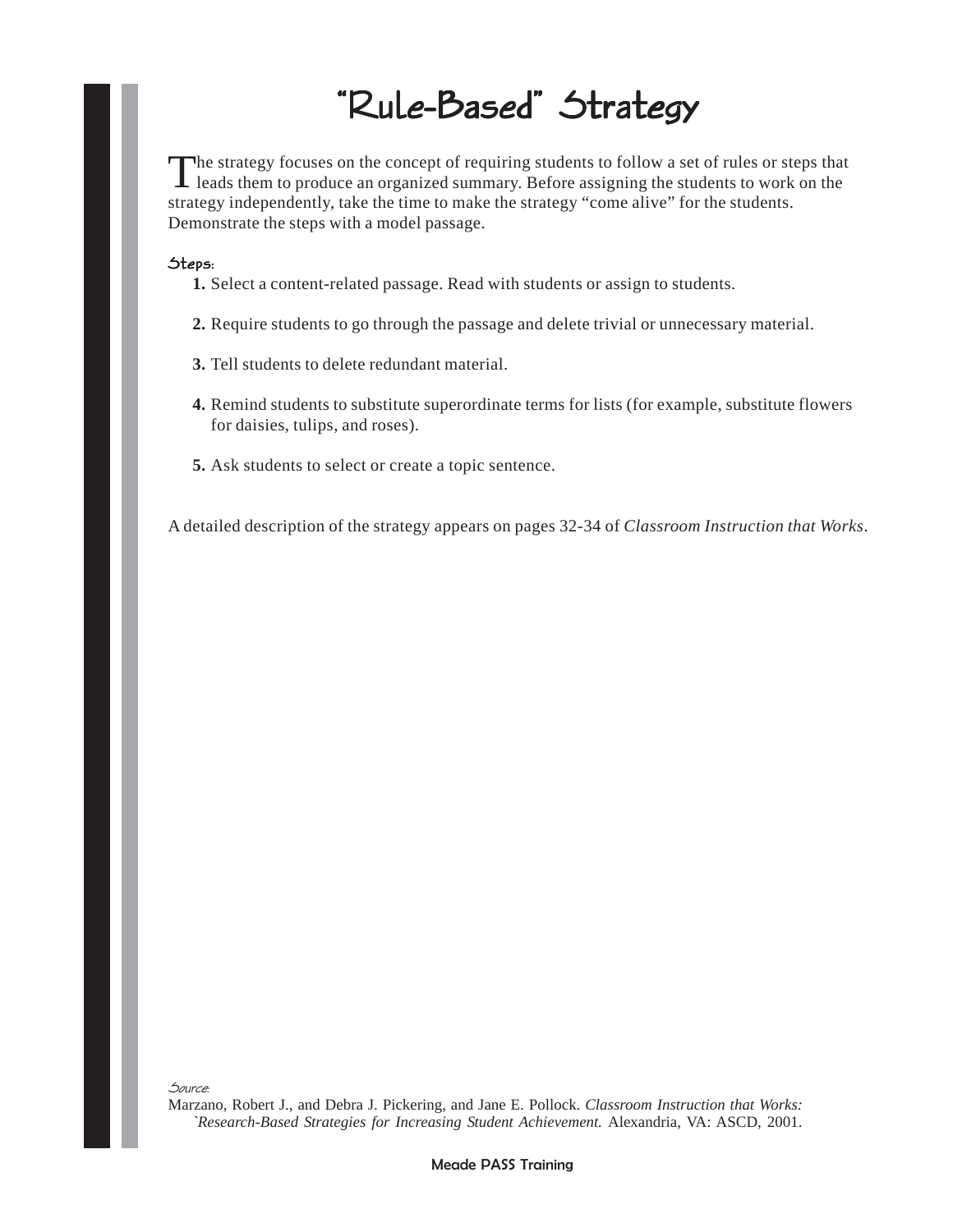

### **Erase things that don't matter.**

*Delete trivial material that is unnecessary to understanding.*



Only write down important points. If it is not something that will help you understand or remember, then don't write it down. Think of it this way . . . If you had to pay money for every word you write down, which words would you choose to include in your notes?

### **Erase things that repeat.**

*Delete redundant material.*

In note taking, time and space are precious. If a word or phrase says basically the same thing you have already written down, then don't write it again!



### **Trade, general terms for specific names.**

*Substitute superordinate terms for lists (e.g., flowers for daisies, tulips for roses).*



Focus on the big picture. Long, technical lists are hard to remember. If one word will give you the meaning, then less is more.

### **Select a topic sentence, or invent one if it is missing.**

Topic sentences state the main idea. Select or write down a topic sentence to focus your study on the main idea.

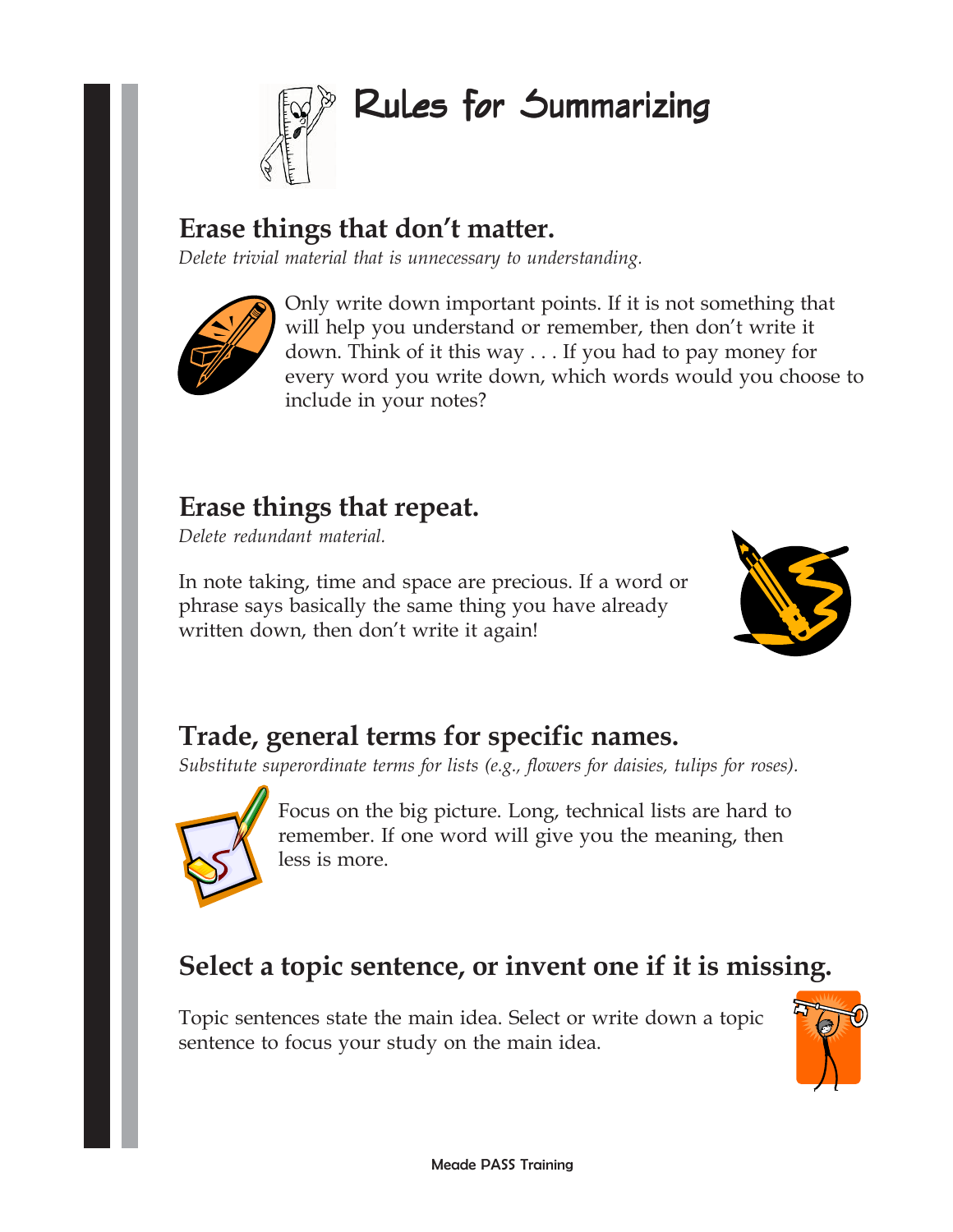### Summary Frames

Teachers create Summary Frames by providing a series of questions to the students. The questions are designed to highlight the most important elements of a piece of text. Summary Frames can be created in the following formats: Narrative Frame, Topic-Restriction-Illustration Frame, Definition Frame, Argumentation Frame, Problem/Solution Frame, Conversation Frame. A detailed description of the strategy appears on pages 34-42 of *Classroom Instruction that Works.*

### Steps for the Definition Frame:

- 1. Before assigning students to work independently, model a Definition Frame process with a concept. After modeling, select a concept important to the material being studied.
- 2. Explain to students that the Definition Frame will lead them to a deeper understanding of the concept.
- 3. Provide students with the frame questions:
	- What is being defined?
	- To which general category does the item belong?
	- What characteristics separate the item from other things in the general category?
	- What are some different types or classes of the item being defined?

#### $Example:$

### **Definition frame for onomatopoeia.**

- What is being defined? Answer: onomatopoeia
- To which general category does the item belong: Answer: Figure of speech
- What characteristics separate the item from other things in the general category? Answers:
	- Doesn't have to rhyme
	- Sounds like what it is
	- Isn't an analogy or a comparison
	- Usually just a word or two
- What are some different types or classes of the item being defined? Answers:
	- Can refer to images or noises or people
	- Can be a noun or verb
	- Figure of speech
	- Poetic

Source:

Marzano, Robert J., and Debra J. Pickering, and Jane E. Pollock. *Classroom Instruction that Works: Research-Based Strategies for Increasing Student Achievement.* Alexandria, VA: ASCD, 2001.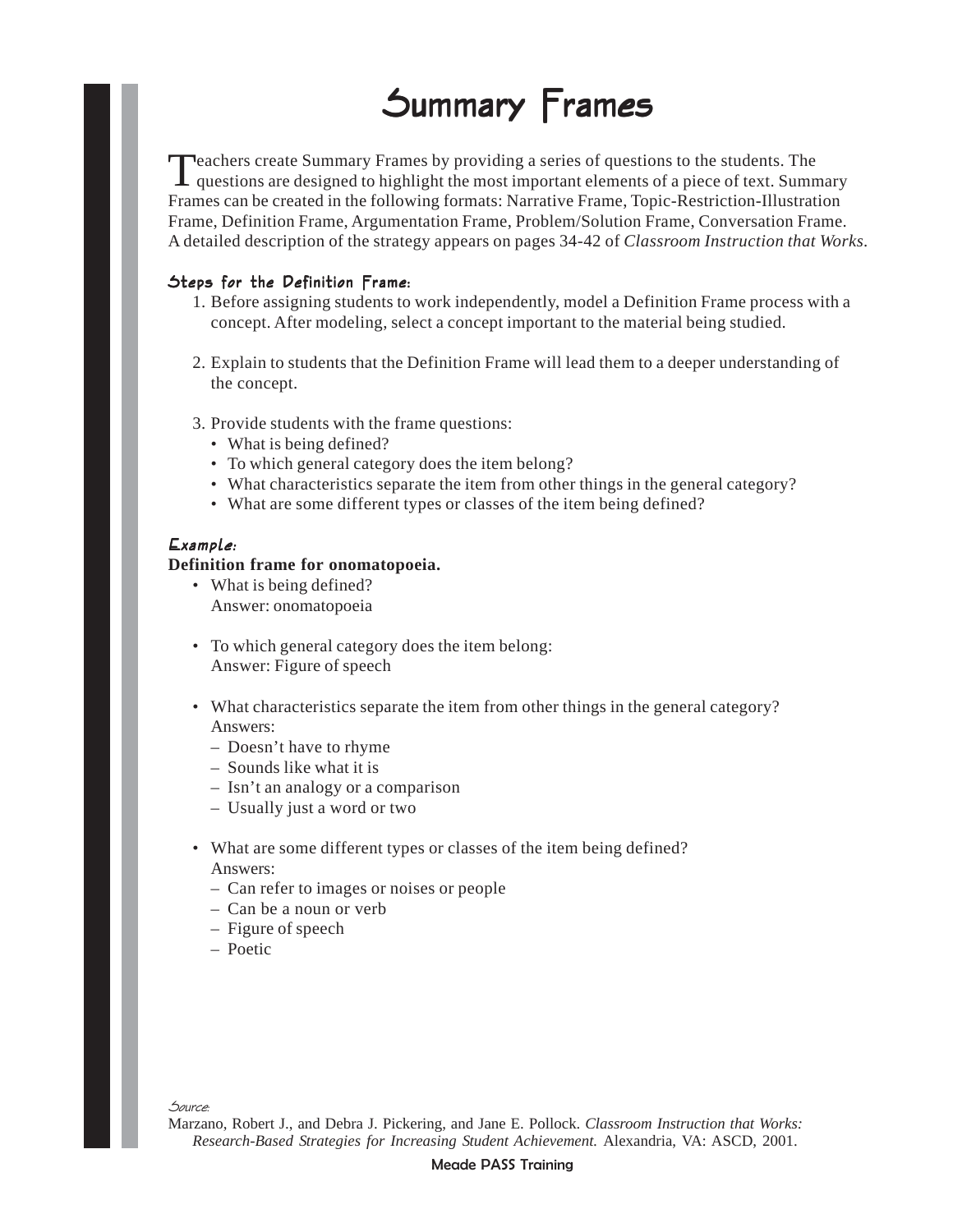### Reciprocal Teaching

Reciprocal Teaching provides students with an opportunity to discuss texts and to further develop the skills that will help them better comprehend texts. The strategy is especially effective for struggling readers when they are allowed to participate at levels that are challenging but not frustrating. The extended discussion allows the struggling students to gather additional information that they may not have comprehended while reading the text in a traditional manner.

Reciprocal Teaching promotes comprehension by focusing on the following skill areas:

- **Summarizing:** Students identify and condense most important aspects of a reading.
- **Questioning:** Students create questions about what they don't understand or still need to know.
- **Clarifying:** Students develop statements that make sense out of confusing or difficult portions of the text. They may explain vocabulary terms, for example.
- **Predicting:** Students consider the information (including information actually listed in the text, graphics, and background knowledge) to make a guess about what might occur in the next portion of the text.

#### Steps:

- **1.** Model each of the skill areas before beginning the Reciprocal Teaching process.
- **2.** Give students time to practice each skill area. Students need to be proficient at summarizing, questioning, clarifying, and predicting before they embark on this strategy. In *Teaching Reading in the Content Areas: If Not Me, Then Who?,* authors Rachel Billmeyer and Mary Lee Barton suggest that students practice summarizing by retelling book, movie, or TV show highlights.
- **3.** Donna Dyer, North West Regional Education Service Agency in North Carolina, suggests the following process for using reciprocal teaching in the classroom:
	- Place students in four-person teams.
	- Provide each student with a role: summarizer, questioner, clarifier, predictor.
	- Assign students to read a few paragraphs of the assigned text. Suggest they take notes to help them prepare for their role.
	- At the stop point, the Summarizer highlights key ideas; the Questioner poses questions and concerns; the Clarifier addresses the confusing parts and attempts to answer the questions that were posed; the Predictor offers guesses about what will come next.
	- Shift roles in the group and read the next portion of the text. Repeat the process until the reading selection has been completed.

#### Sources

- Billmeyer, Rachel and Mary Lee Barton. *Teaching Reading in the Content Areas: If Not Me, Then Who?* Aurora, CO: McREL, 1998.
- Jones, Raymond C. "Reciprocal Teaching." *ReadingQuest.org: Making Sense in Social Studies.* 7 November 2001. 24 June 2005

<http://curry.edschool.virginia.edu/go/readquest/strat/rt.html>.

Palinscar, A.S. and A. Brown. "Reciprocal Teaching and Comprehension-Fostering and Comprehension-Monitoring Activities." *Cognition and Instruction.* 2 (1984): 117-175.

Zwiers, Jeff. *Building Reading Comprehension in Grades 7-12.* Newark, DE: IRA, 2004.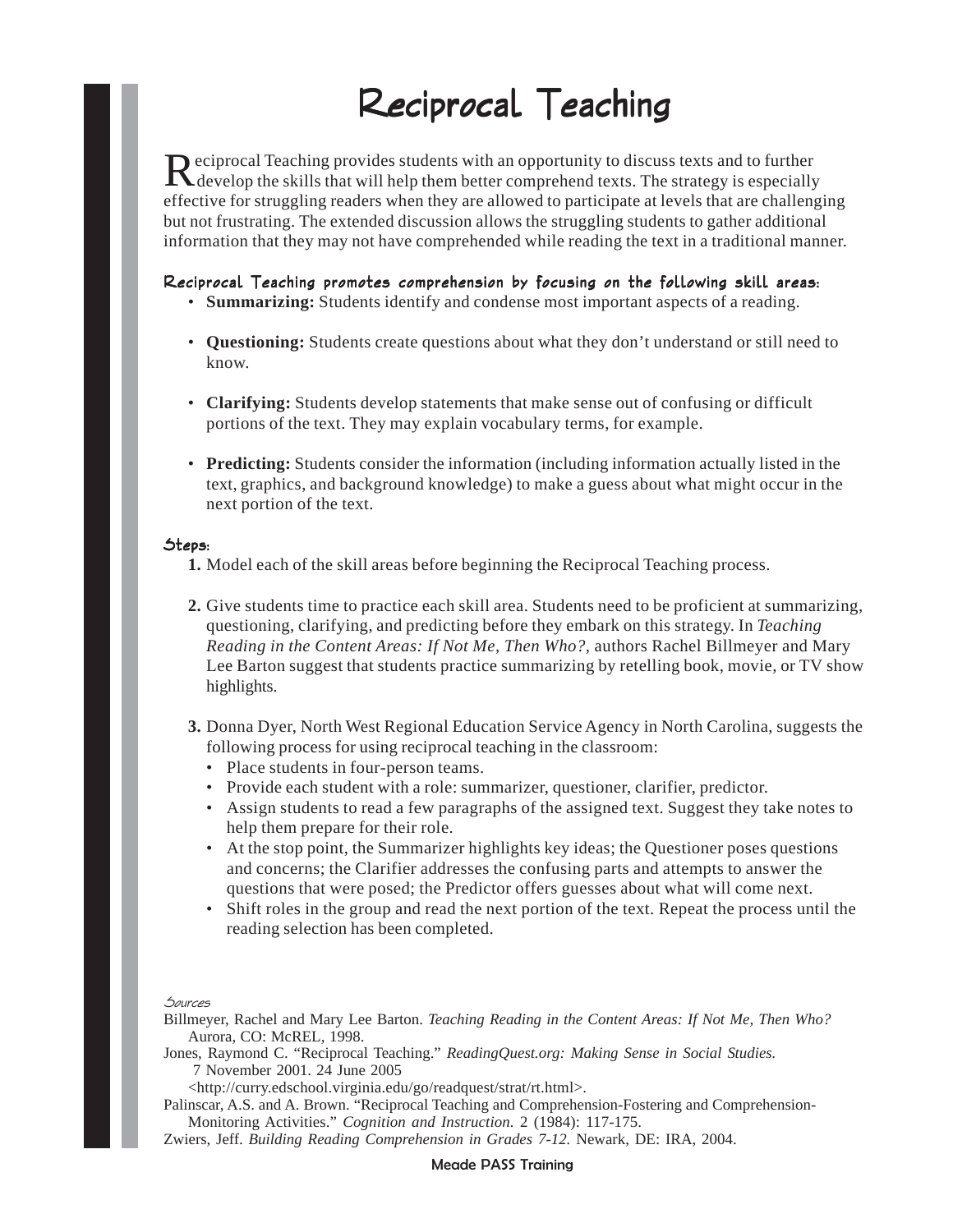### Reciprocal Teaching Descriptors for Four Reading Attributes

### When I PREDICT, I: When I CLARIFY, I:

guess explain estimate reread assume solve imagine monitor visualize refine infer simplify speculate define suspect describe believe illustrate forecast sharpen project remember envision

### When I QUESTION, I: When I SUMMARIZE, I:

search sum up ask conclude investigate iudge challenge reread quarrel with determine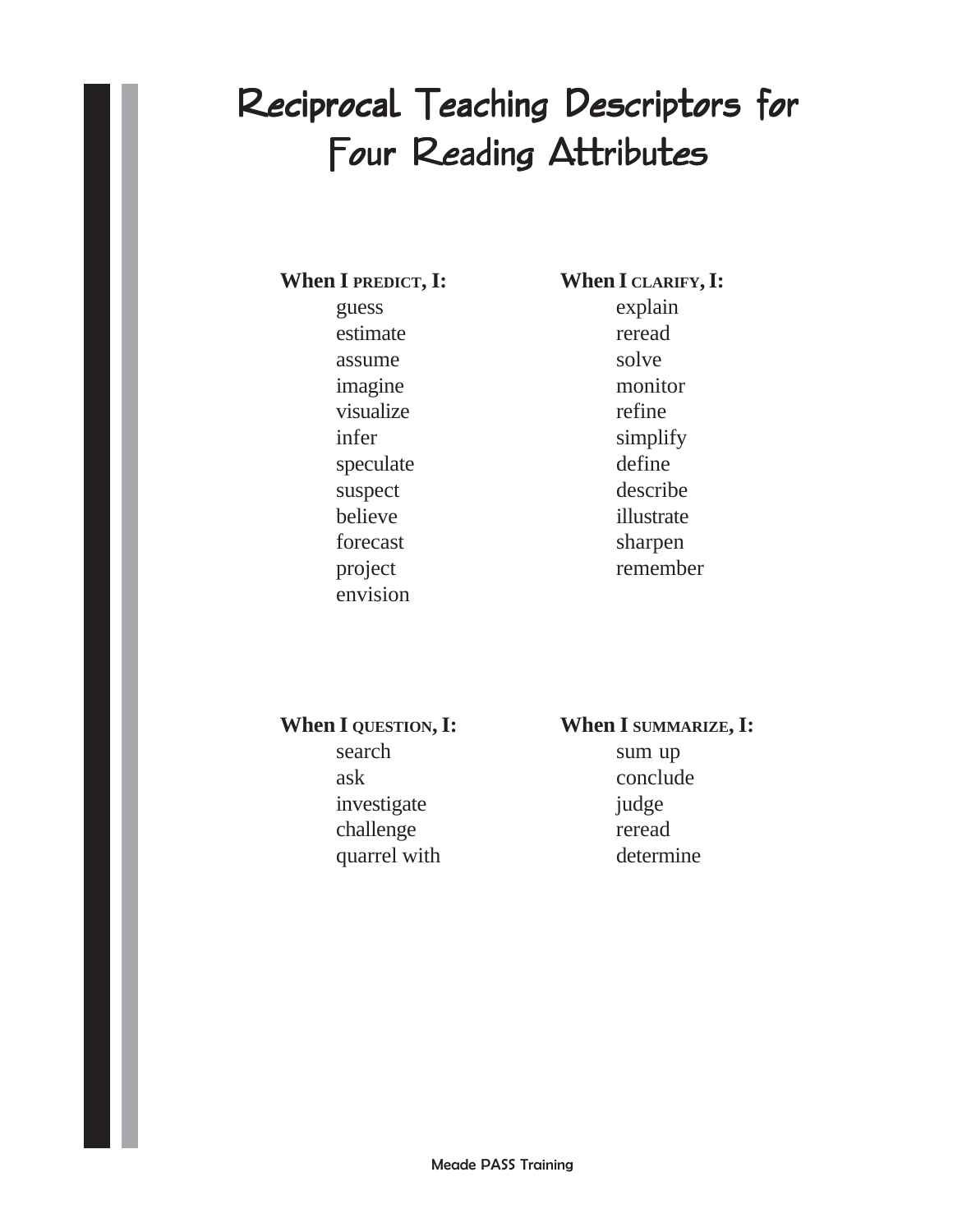### Reciprocal Teaching Student Worksheet

### **Predictions Made –**

I think

I bet

I wonder

### **Questions Asked (QAR Strategy)**

"Right There" Questions (literal)

"Think and Search" Questions (inferential)

"On My Own" Questions (application)

"Author and You" Questions (interaction)

### **Clarifications/Explanations Needed –**

I did not understand the part where

I need to know more about

The section about \_\_\_\_\_\_\_\_\_\_\_\_\_\_\_\_\_\_\_\_\_\_\_\_\_\_\_\_\_\_\_\_\_\_\_\_ is confusing.

### **Summaries –**

The important ideas in what I read are:

I can sum up the selection this way:

The overall ideas shared were: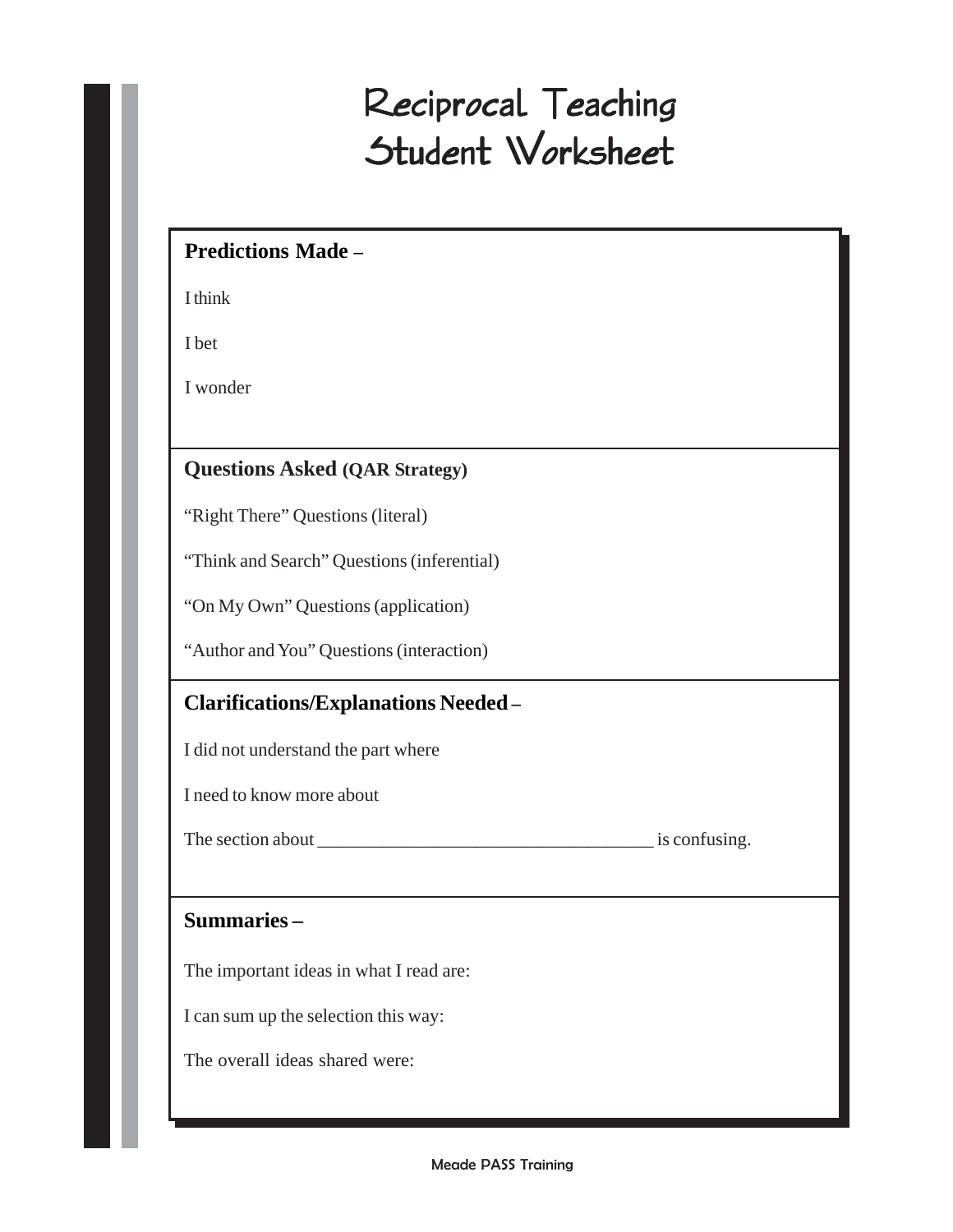### Quick Summaries

### Don't Look Back • One-Sentence Paraphrase (1 SP) One-Word Summary • Refine and Reduce

If you and your students are not accustomed to bringing writing into daily classroom activities, it's best to keep beginning activities simple and relatively easy for your students. The following it's best to keep beginning activities simple and relatively easy for your students. The following strategies lead students to condense text, analyze information, and synthesize details. Although the strategies don't necessarily end in summaries that follow a traditional format, they do pave the way for writing that is concise yet accurately reflects an understanding of essential content.

### Don't Look Back

Students—even good students—often struggle with stripping away extra information. Think about the strong student who is agonizing over a research paper. After weeks of taking copious notes, the student is overwhelmed at the prospect of paring down the information. One way to help students pick out important details, is to ask them to record only the information they remember. In other words, suggest they put away their notes and simply write down what they recall without looking back. Frequently, the most important information—especially the information that seemed most interesting to the students—is what they are able to recall and record.

Don't Look Back helps convince students that this process works and gives them the confidence to rely on their memory and their comprehension of material studied. Use this strategy frequently in class on reading assignments that include themes and concepts you want students to be able to identify and recall.

#### Steps:

- **1.** Provide students with a reading selection.
- **2.** Ask students to take notes of important details as they read. They can make notations on the text, with sticky flags, or in their notebooks.
- **3.** When students have finished, direct them to turn over the paper or put aside the material and write what they remember. . .without looking back.
- **4.** After they have listed the details they recall, ask students to create a paragraph using just the information they remember.
- **5.** Provide time for students to share and compare their paragraphs. This process of sharing helps students review content while identifying additional important information that they may have missed in their summaries.

#### Source:

Jones, Raymond. "Summarizing." *ReadingQuest.org: Making Sense in Social Studies.* Curry School of Education, University of Virginia, Charlottesville, VA. 7 Nov. 2001. 9 June 2006 <http://curry.edschool.virginia.edu/go/readquest/strat/summarize.html>.

### $One-$ Sentence Paraphrase (1 SP)

The One-Sentence Paraphrase (1 SP) is a quick and simple strategy that allows students to consider information presented in a reading. The strategy encourages students to focus on learning rather than on specific details. By its nature, 1 SP requires students to synthesize information and identify important learning.

### Steps:

- **1.** Model the process prior to assigning students work on individual 1 SP lessons.
- **2.** Select a section of text that includes several paragraphs. Consider placing the sections on an overhead transparency or PowerPoint presentation so the class can work as a group on their first efforts.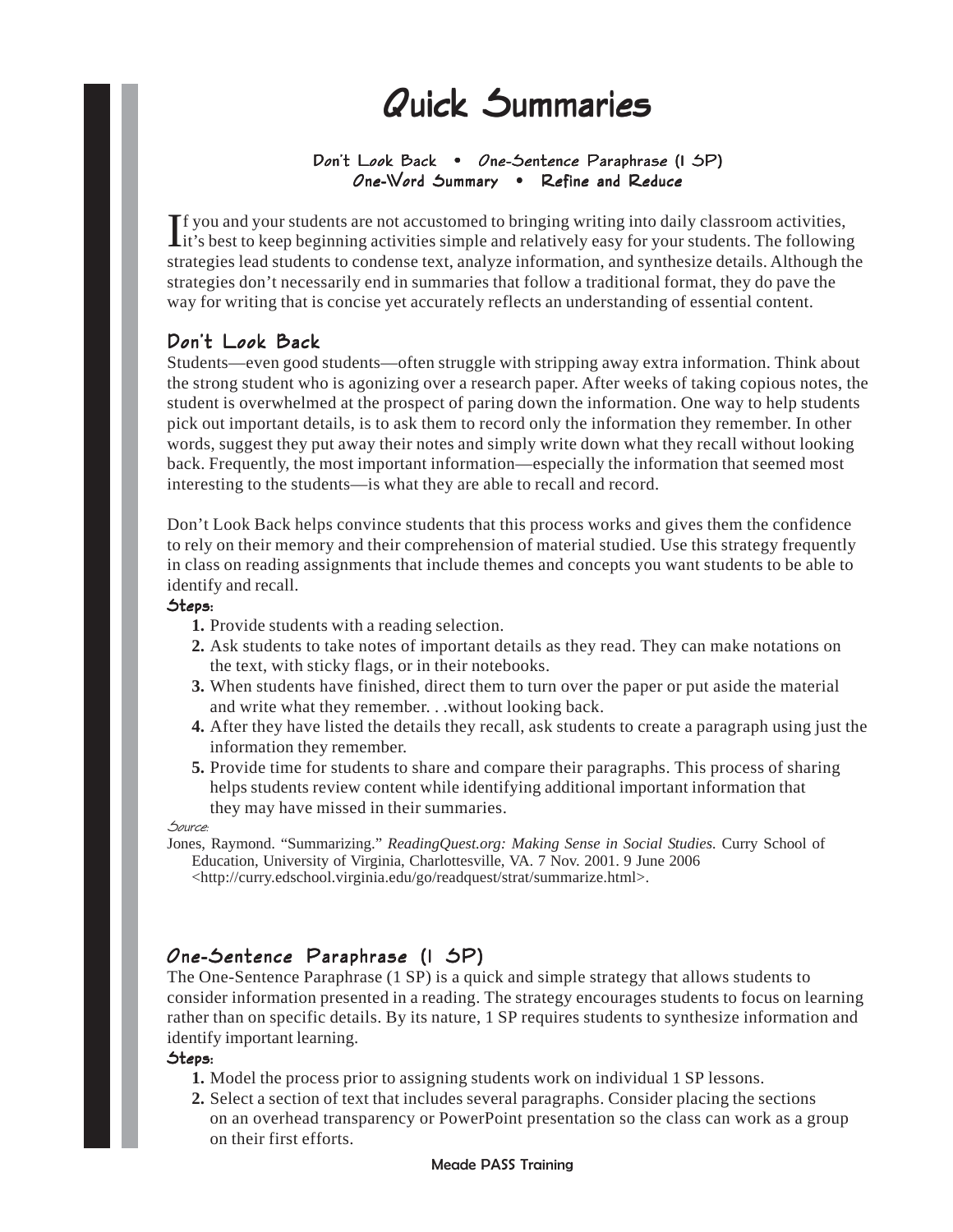### $Quick$  Summaries

### One-Sentence Paraphrase (cont.)

- **3.** Read the first paragraph with the class. Cover the paragraph. Ask students to write one sentence—and only one sentence—that reflects their understanding of the paragraph.
- **4.** Share several sentences, looking for similarities and differences.
- **5.** Read the next paragraph and continue the process.
- **6.** After students feel comfortable with the process, have them work independently.

#### Source:

Lawwill, Kenneth Stuart. "Using Writing-to-Learn Strategies: Promoting Peer Collaboration among High School Science Teachers." Diss. Virginia Polytechnic Institute and State University, Blacksburg, VA, 1999, 29-30.

### One-Word Summaries

One-Word Summaries get students in the habit of picking out important concepts and main ideas. After reading a lesson, students suggest one word that most clearly summarizes the lesson's topic. Rick Wormeli says that the word choice is **not** what leads to learning in one-word summaries. Rather, student rationale for choosing certain words reinforces and even expands their learning. Steps:

- **1.** Following a day's lesson (or reading), ask students to write one word that best summarizes the topic.
- **2.** After identifying the word, each student should write a brief explanation (a sentence or two) that explains the word choice.
- **3.** Students share their word choices and explanations.
- **4.** Encourage students to support or refute the word choices.

#### Source:

Wormeli, Rick. *Summarization in Any Subject: 50 Techniques to Improve Student Learning. Alexandria, VA:* ASCD, 2005, 122-123.

### Refine and Reduce

Another way to get students to extract essential information is to decrease the amount of space you allow students to use in order to convey the information. Refine and Reduce allows students to begin by condensing material into several paragraphs but requires them to pare down the information as they rewrite. As a result, students must analyze and synthesize content.

### Steps:

- **1.** After reading the material or completing a day's lesson or even a unit, ask students to write a half-page summary explaining what they've learned or what they consider to be the most important information covered in the material.
- **2.** Give students a set amount of time to write the summary or assign it as homework.
- **3.** Ask student to review their half-page summary. As they review, students should Refine and Reduce. Direct students to write two paragraphs. Make sure the students understand that the two paragraphs still need to contain the most important information or the heart of the material covered.
- **4.** Again, direct students to Refine and Reduce. Suggest that they write only one paragraph.
- **5.** Direct students to write one concise sentence that clearly conveys the material studied.
- **6.** At any point, stop to allow students to share material. Especially at the end of the process, give students time to discuss their one sentence summaries.

Source:

Jones, Raymond. "Summarizing." *ReadingQuest.org: Making Sense in Social Studies.* Curry School of Education, University of Virginia, Charlottesville, VA. 7 Nov. 2001. 9 June 2006 <http://curry.edschool.virginia.edu/go/readquest/strat/summarize.html>.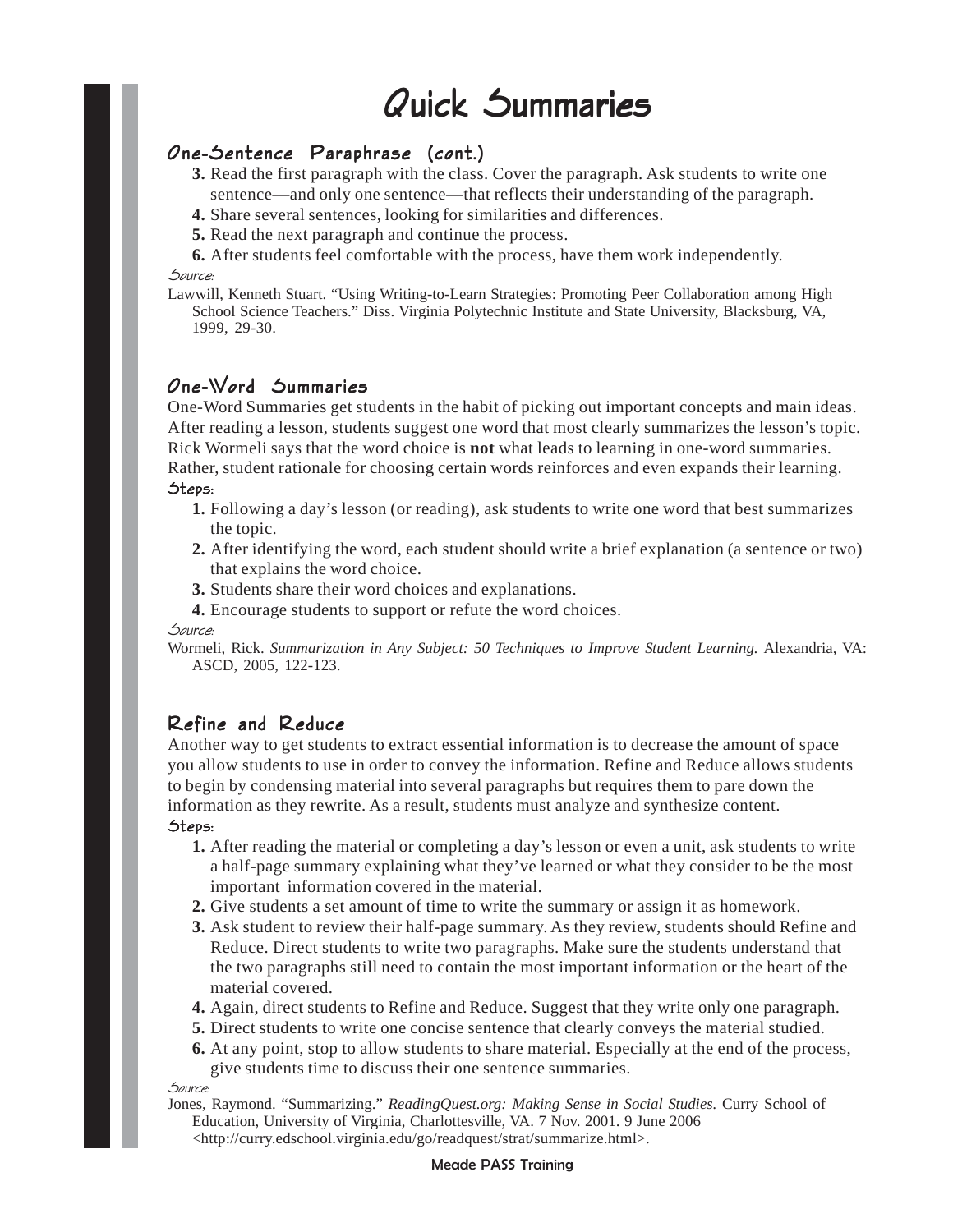### Magnet Summaries

Tagnet Summaries help students expand on key terms or concepts from a reading. These  $\mathbf{L}$ "magnet" words help students organize information that becomes the basis for studentcreated summaries (Buehl, 2001).

#### Steps:

- **1.** Introduce the concept of magnet words by connecting to students' prior knowledge of magnets. Buehl suggests that just as magnets attract metal, magnet words attract information.
- **2.** Instruct students to read a short piece of text.
	- As students read, they should look for key concepts that seem to organize the material.
	- After students have finished reading the material, discuss possible magnet words.
	- As a class, select one word to serve as the magnet term; write it on the chalkboard or on an overhead transparency. (When introducing the strategy, consider selecting the magnet words in advance rather than allowing students to generate the word choice.)
- **3.** With the class, generate additional words, ideas, and details from the short reading that support the magnet word. Record the details on the chalkboard or transparency.
- **4.** As a class or in small groups, write a paragraph using the magnet word and the details.
- **5.** Assign the remaining text for students to read. Students can read cooperatively or independently but provide each student with several large index cards for additional magnet words and supporting details from the text. As they read the remainder of the text, they create magnet cards for selected terms.
- **6.** Place students in cooperative learning groups. Students share cards and create summaries.
	- On the back of each magnet card write a summary statement.
	- Refine the magnet card summary statements into a summary paragraph.



#### Sources:

Buehl, Doug. *Classroom Strategies for Interactive Learning.* 2nd edition. Newark, DE: IRA, 2001, 80-82. ---. "Magnet Summaries." *WiLearns.* 15 June 2006

*<http://wilearns.state.wi.us/apps/default.asp?cid=18>.*

Sejnost, Roberta, and Sharon Thiese. *Reading and Writing Across Content Areas.* Thousand Oaks, CA: Corwin, 2006, Chapter 5.

Urquhart, Vicki, and Monette McIver. *Teaching Writing in the Content Areas.* Alexandria, VA: ASCD, McRel, 2005, 160-163.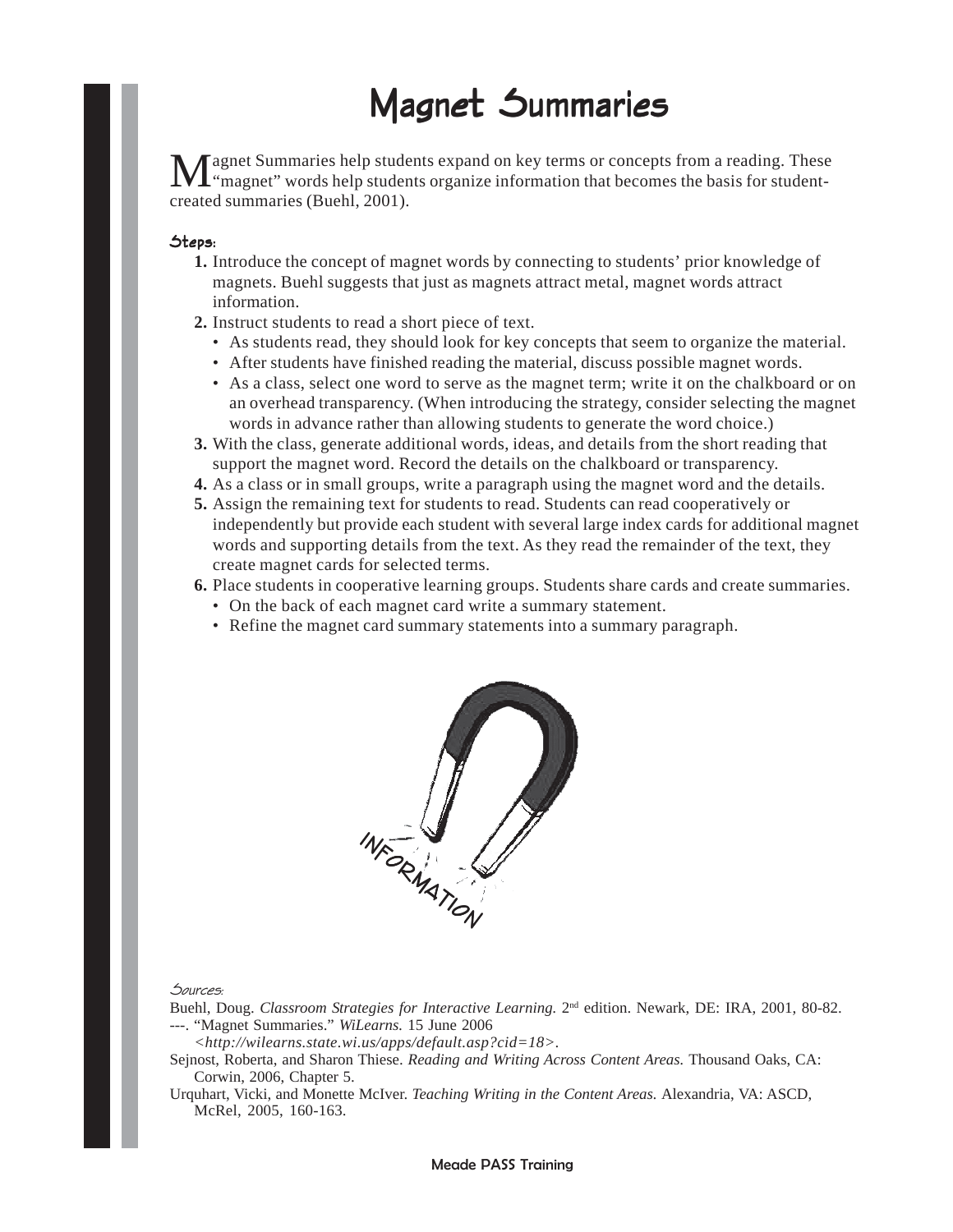### Magnet Summaries



### **Magnet Summary Example Paragraph**

A strong summary reduces information from a piece of text to get at the crucial details. Good summary writers are able to strip away the extra verbiage and go straight to the heart of the matter. These writers retain the main ideas and the key words and phrases. As a result, they record the gist of an article in a brief and concise manner.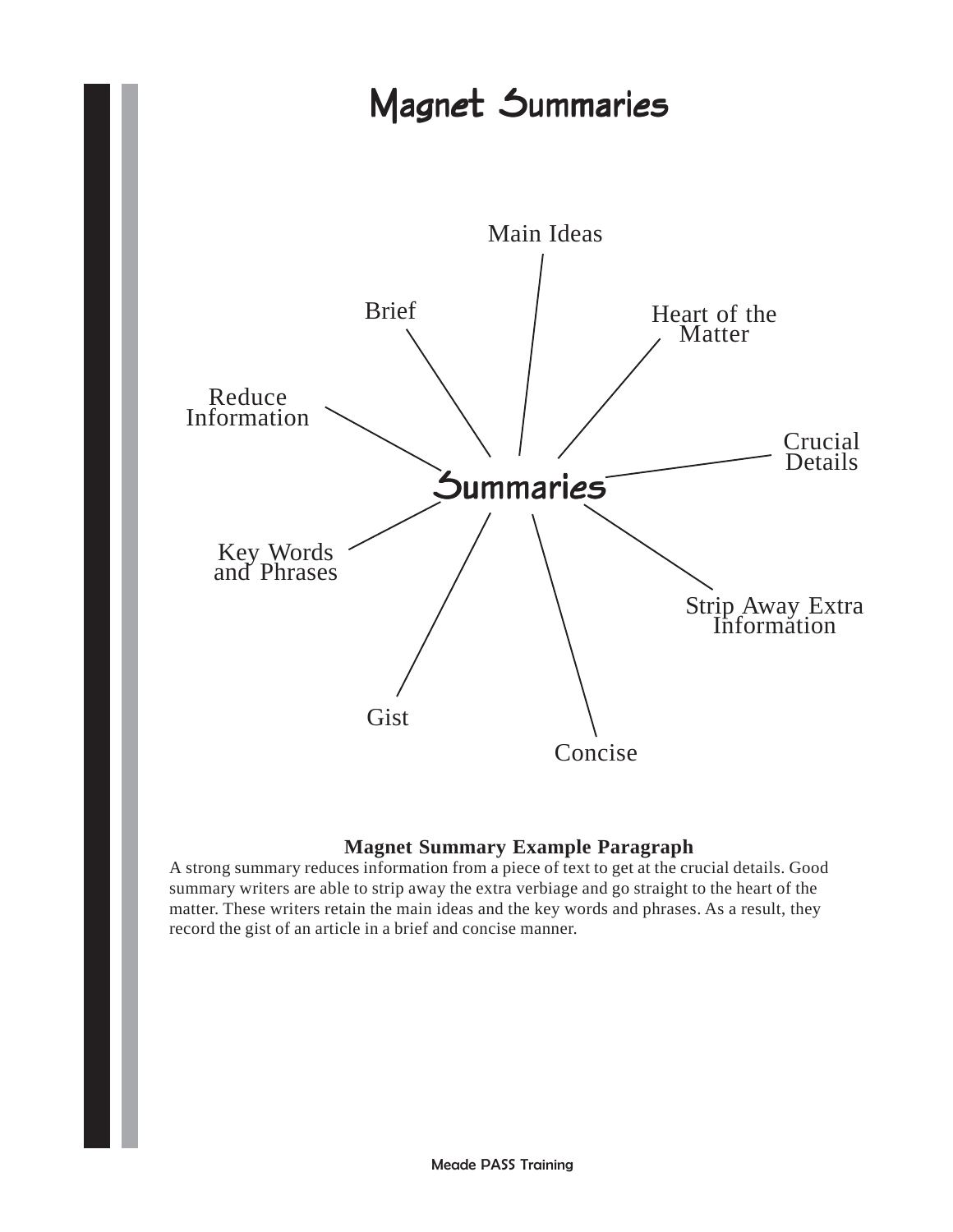### Journalists' Questions

Long before students sit down to write their summaries, they have to categorize the information<br>they've read. The process can be daunting for novice summary writers—regardless of their ages. One tried-and-true method to help students isolate important information is the strategy journalists have traditionally used to organize their writing. Called the Journalists' Questions or the 5 Ws and an H, these simple questions help writers identify important information about a topic. Only after the questions have been answered, can writers organize their news stories or in the case of your students—their summaries.

#### Steps:

- **1.** Teach students the 5 Ws and an H questions. (See questioning frame below which provides various question forms that address each of the 5 Ws and an H.)
- **2.** Practice applying the questions to group readings. When first using the Journalists' Questions, allow students to work in pairs or groups.
- **3.** Make sure students understand that not all questions will be answered in an article. For example, some of the questions might be irrelevant to the topic. For example, if the study topic focuses on weather trends of the past 10 years, the Who element will probably not be particularly important.
- **4.** Review student answers and findings.
- **5.** See GIST for a writing extension of this strategy.

| Who?  | Who are the primary or most important characters? Who are the secondary characters?         |
|-------|---------------------------------------------------------------------------------------------|
|       | Who participated? Who is affected?                                                          |
| What? | What is the topic of the lesson? What is its significance? What is the problem? What are    |
|       | the issues? What happened?                                                                  |
|       | Where? Where did the event occur? Where is the setting? Where is the source of the problem? |
| When? | When did the event occur? When did the problem begin? When is it most important?            |
| Why?  | Why did the event, issue, or problem occur? Why did it develop the way it did?              |
| How?  | How is the lesson, problem, or issue important? How can the problem be resolved?            |
|       | How does it affect the participants or characters identified in the Who question?           |

#### Sources:

"Prewriting Strategies." *KU Writing Center.* University of Kansas, Lawrence, KS. 6 June 2006 <http://www.writing.ku.edu/students/docs/prewriting.shtml>.

 Urquhart, Vicki, and Monette McIver. *Teaching Writing in the Content Areas.* Alexandria, VA: ASCD, McRel, 2005, 82-84.

### Journalists' Questions Adaptation:

Educator and author Traci Gardner offers the following suggestions for using the Journalists' Questions in content area classrooms. She suggests that after a day's lesson (a reading, a lecture, a lab), an instructor asks students to consider the questions a journalist would ask when writing news stories. Students apply the questions to the lesson. Not all questions will be answered.

- Who is the lesson about? Where did it happen?
- 
- What was the most important event or detail? Why did it happen?
- 
- 
- When did the event occur? What caused the event to occur?

Model the process prior to assigning the Journalists' Questions for independent work. Direct students to respond to each question with a one-sentence answer.

Source:

Gardner, Traci. "Traci's 16<sup>th</sup> List of Ten: Ten Reading Comprehension Activities." *Traci's Lists of Ten.* 12 June 2005. 8 June 2006

<http://tengrrl.com/tens/016.shtml>.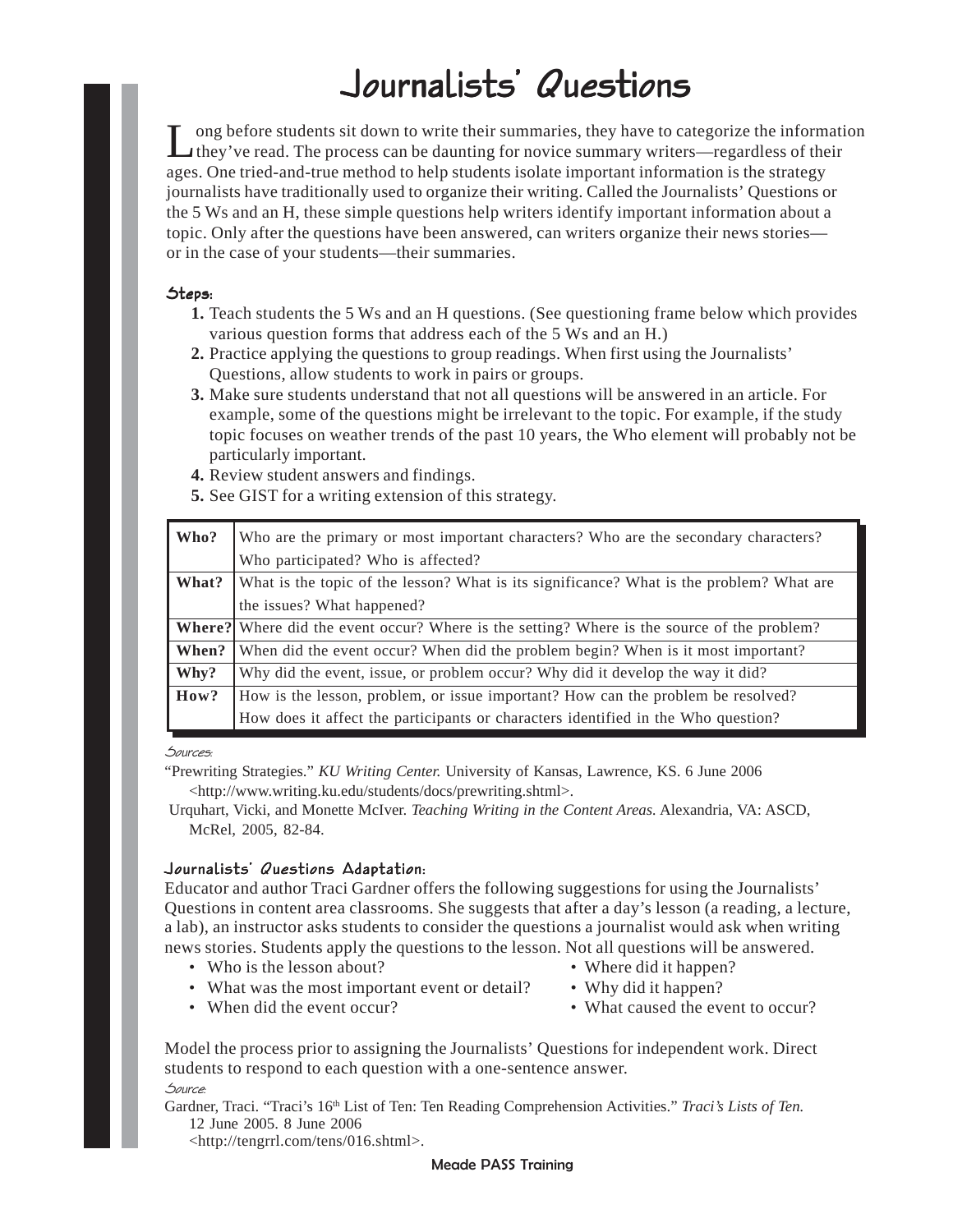### $GIST$  Summaries

### (Generating Interaction between Schemata and Text)

IST Summaries require students to pare down information into a 20-word summary. The  $\mathbf{J}$  process helps students better comprehend content material.

Frey, Fisher, and Hernandez (2003), offer the following strategy for creating GIST Summaries.

### Steps:

- **1.** Distribute a short piece of text that is divided into four or five sections. Sections should mark logical summarizing spots. The end of each section should be identified with the word STOP.
- **2.** Explain the GIST format—Read a portion of the text, stop, write a summarizing statement for each portion so that at the end of the reading, students should have a concise summary.
- **3.** Introduce the text by connecting with students' prior knowledge. Identify key vocabulary words.
- **4.** Read aloud the first passage.
- **5.** Lead class discussion and make note of key ideas.
- **6.** Craft a GIST statement. Students write the sentence in notebooks or journals.
- **7.** Read aloud the remaining passages and complete the above sequence for each section.
- **8.** Combine the GIST statements into a concise summary of the material.

Teacher Che-Mai Gray of Marysville, WA, suggests the following format for creating GIST Summaries. This format combines the Journalists' Questions with the 20-word GIST. Before asking students to create their own GIST Summaries, model the process detailed below.

#### Steps:

- **1.** Select content-related newspaper articles for students to read. Allow students to work in pairs as they learn the strategy.
- **2.** Students read the article and identify the 5 Ws and an H on the GIST template.
- **3.** Using the 5 Ws and an H as a reference, students write 20-word summaries (GISTs).
- **4.** Once students have mastered writing a GIST using articles, the strategy is then applied to content area texts to support comprehension and summarizing skills.

#### Sources:

- Frey, Nancy, and Douglas Fisher, and Ted Hernandez. "'What's the Gist?' Summary Writing for Struggling Adolescent Writers." *Voices from the Middle* 11.2 (2003): 43-49.
- Gray, Che-Mai. "GIST: A Summarizing Strategy for Use in Any Content Area." *Read, Write, Think.* IRA, NCTE, MarcoPolo. 6 June 2006

<http://www.readwritethink.org/lessons/lesson\_view.asp?id=290>.

- Herrell, A.L. *Fifty Strategies for Teaching English Language Learners.* Upper Saddle River, NJ: Merrill/Prentice-Hall, 2000.
- Jones, Raymond. "Summarizing." *ReadingQuest.org: Making Sense in Social Studies.* Curry School of Education, University of Virginia, Charlottesville, VA. 7 Nov. 2001. 6 June 2006 <http://curry.edschool.virginia.edu/go/readquest/strat/summarize.html>.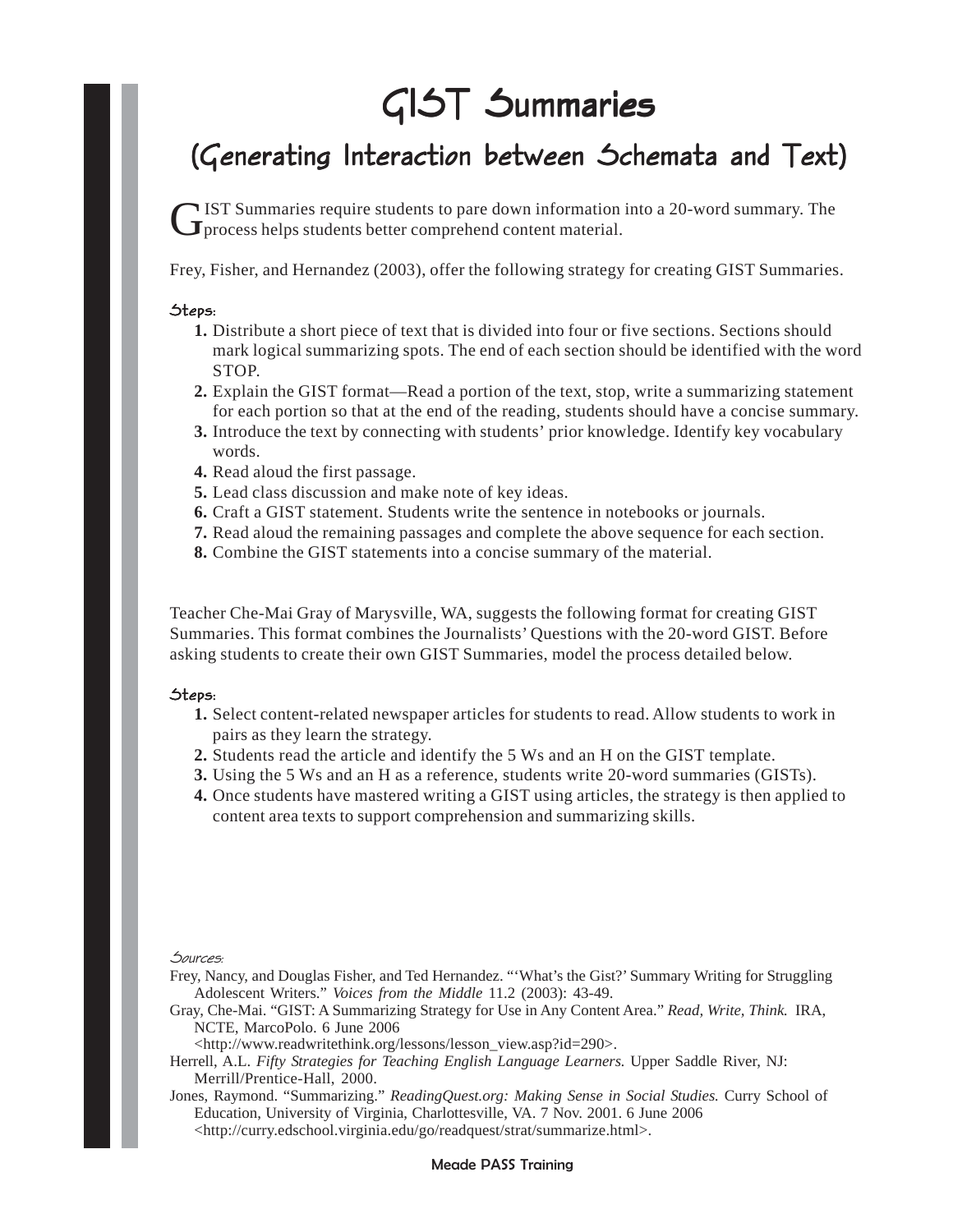## $GIST$  Template

| 1. Read the article.<br>2. Fill out the 5Ws and H.<br>Who:<br>What:<br>Where:<br>When:<br>Why:<br>How:<br>3. Write a 20-word GIST<br>_________________________<br>______________<br>$\begin{tabular}{cccccc} \multicolumn{2}{c}{} & \multicolumn{2}{c}{} & \multicolumn{2}{c}{} & \multicolumn{2}{c}{} & \multicolumn{2}{c}{} & \multicolumn{2}{c}{} & \multicolumn{2}{c}{} & \multicolumn{2}{c}{} & \multicolumn{2}{c}{} & \multicolumn{2}{c}{} & \multicolumn{2}{c}{} & \multicolumn{2}{c}{} & \multicolumn{2}{c}{} & \multicolumn{2}{c}{} & \multicolumn{2}{c}{} & \multicolumn{2}{c}{} & \multicolumn{2}{c}{} & \multicolumn{2}{c}{} & \multicolumn{2}{c}{} & \mult$ | <b>Name</b> |  |  |  |  |  |
|--------------------------------------------------------------------------------------------------------------------------------------------------------------------------------------------------------------------------------------------------------------------------------------------------------------------------------------------------------------------------------------------------------------------------------------------------------------------------------------------------------------------------------------------------------------------------------------------------------------------------------------------------------------------------|-------------|--|--|--|--|--|
|                                                                                                                                                                                                                                                                                                                                                                                                                                                                                                                                                                                                                                                                          |             |  |  |  |  |  |
|                                                                                                                                                                                                                                                                                                                                                                                                                                                                                                                                                                                                                                                                          |             |  |  |  |  |  |
|                                                                                                                                                                                                                                                                                                                                                                                                                                                                                                                                                                                                                                                                          |             |  |  |  |  |  |
|                                                                                                                                                                                                                                                                                                                                                                                                                                                                                                                                                                                                                                                                          |             |  |  |  |  |  |
|                                                                                                                                                                                                                                                                                                                                                                                                                                                                                                                                                                                                                                                                          |             |  |  |  |  |  |
|                                                                                                                                                                                                                                                                                                                                                                                                                                                                                                                                                                                                                                                                          |             |  |  |  |  |  |
|                                                                                                                                                                                                                                                                                                                                                                                                                                                                                                                                                                                                                                                                          |             |  |  |  |  |  |
|                                                                                                                                                                                                                                                                                                                                                                                                                                                                                                                                                                                                                                                                          |             |  |  |  |  |  |
|                                                                                                                                                                                                                                                                                                                                                                                                                                                                                                                                                                                                                                                                          |             |  |  |  |  |  |
|                                                                                                                                                                                                                                                                                                                                                                                                                                                                                                                                                                                                                                                                          |             |  |  |  |  |  |
|                                                                                                                                                                                                                                                                                                                                                                                                                                                                                                                                                                                                                                                                          |             |  |  |  |  |  |
|                                                                                                                                                                                                                                                                                                                                                                                                                                                                                                                                                                                                                                                                          |             |  |  |  |  |  |
|                                                                                                                                                                                                                                                                                                                                                                                                                                                                                                                                                                                                                                                                          |             |  |  |  |  |  |
|                                                                                                                                                                                                                                                                                                                                                                                                                                                                                                                                                                                                                                                                          |             |  |  |  |  |  |
|                                                                                                                                                                                                                                                                                                                                                                                                                                                                                                                                                                                                                                                                          |             |  |  |  |  |  |
|                                                                                                                                                                                                                                                                                                                                                                                                                                                                                                                                                                                                                                                                          |             |  |  |  |  |  |

Adapted from *Read Write Think*. Copyright 2004 IRA/NCTE. All rights reserved. *Read Write Think* materials may be reproduced for educational purposes.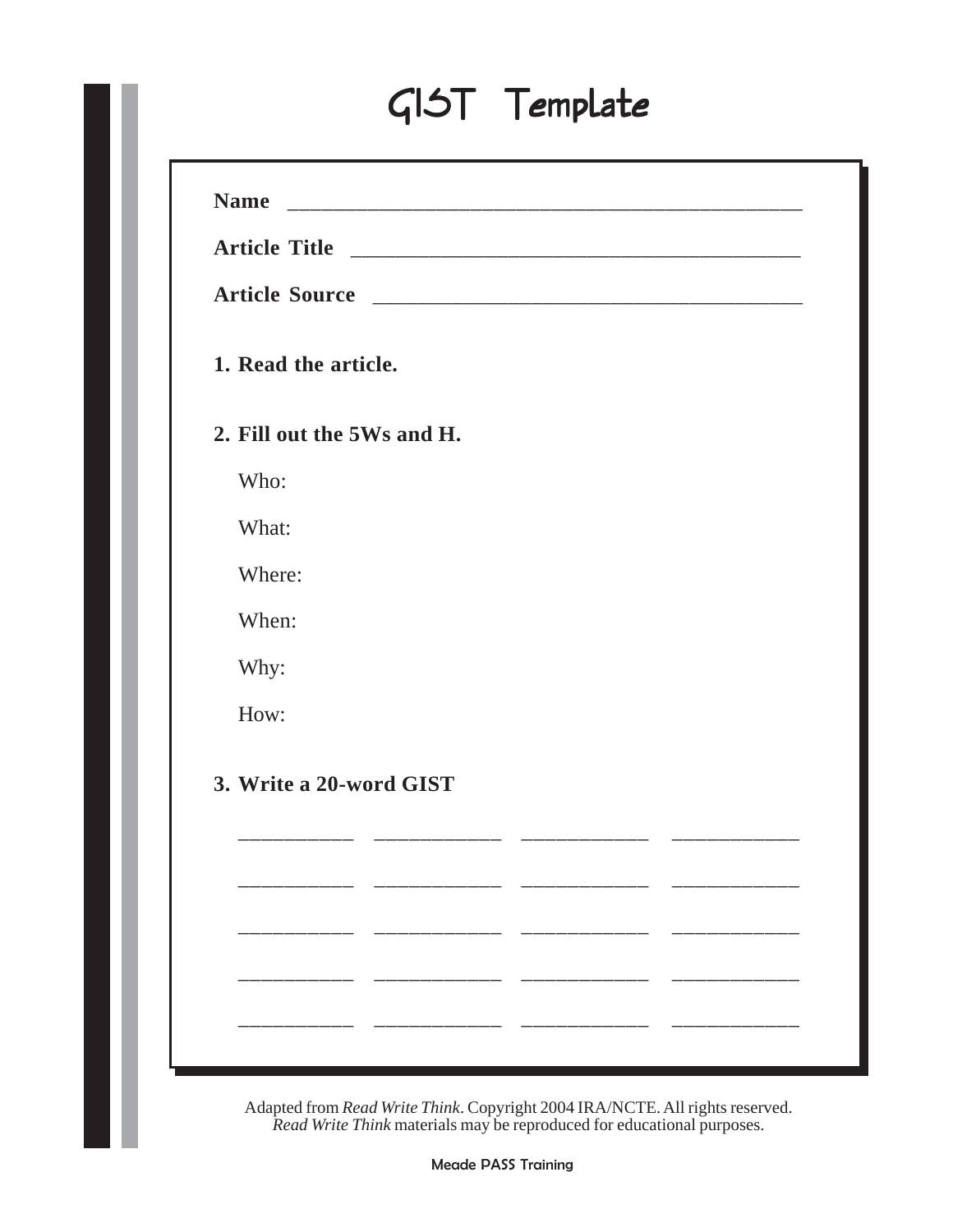### **Teacher Prepared Notes**

Teacher prepared notes are a **straight-forward** way to give students key information. They are also a good way to **model note taking**, but the teacher should make sure to provide good notes, rather than another long piece of text that will need to be summarized. Informational handouts and teacher prepared notes are not necessarily the same thing. Teachers should **use** this strategy **sparingl**y, as students may become dependent on it, and thus it may ultimately undermine the teaching of note taking skills.

#### **Steps:**

- 1. Summarize key information that students should have.
- 2. Prepare notes using proven summarizing and note taking practice.
- 3. Give the notes to students.
- 4. Go over key points with students, and use teacher prepared notes as an example of good notes.

### **Informal Outline**

This strategy is more of a format for notes. The informal outline identifies headings and key points with indentation, rather than a numbering or lettering system. This is a quick way to write down and organize information, and is often used in conjunction with other note taking strategies.

### **Webbing**

Most teachers and students are familiar with webbing, but often kids are uncertain of the "rules" of webbing. Basically, there are no rules, just same basic principles. In teaching this strategy, a teacher should explain to kids what a web is and model the organizational structure for students. An important tip with webbing is to know when to use it and when not to use it. The major drawbacks of webbing are that it does take up a lot of paper, and the circles or boxes do not allow a lot of room for detailed information. Webbing is particularly helpful for showing relationships between concepts and building a broad conceptual framework. Another plus for webbing is the visual representation of ideas. A feature that may make webbing attractive for teachers of children with special needs is the amount of white space around the key ideas that helps students focus on key information without getting lost on the page.

### **Combination Notes**

This format is a good one as it combines standard note taking with visual representations, like webbing. This method should be modeled for kids, so that they can get the process down. Also, teachers should note that with this strategy, it is important to give kids time to reflect and to draw their visual representations. Another benefit of this method is the reflective process that students go through in summarizing the ideas.

### **Steps:**

- 1. Have students divide the page into three parts, a left column, a right column, and a portion of the page across the bottom.
- 2. Have students track main ideas with an informal outline in the left column.
- 3. Have students create visual representations of main ideas in the right column.
- 4. The bottom of the page is for summarizing the main ideas and drawing conclusions.
- 5. Be sure to allow kids time to pause, reflect, and write.

Meade PASS Training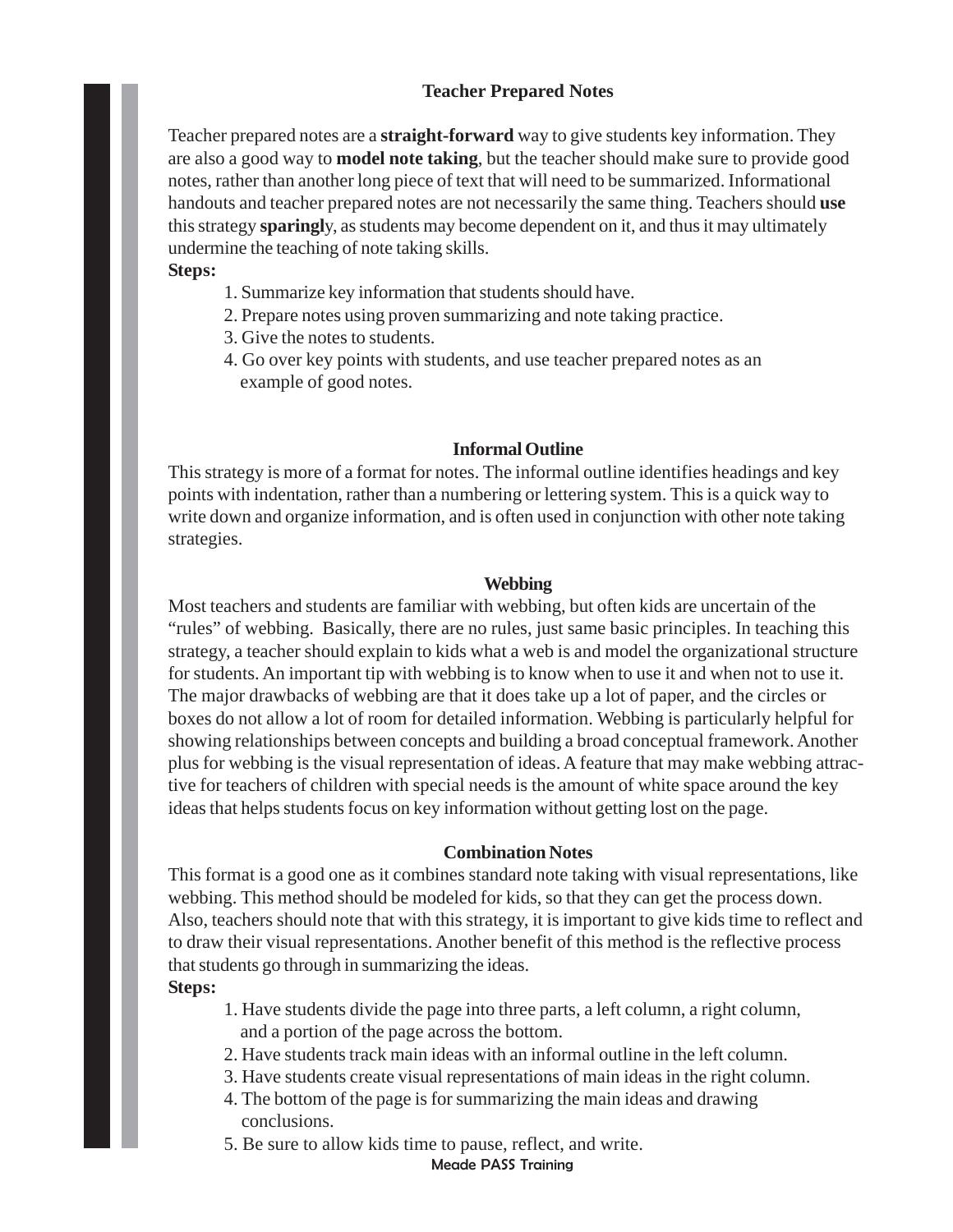### **Highlighting**

This is a way of having kids pick out key information. Highlighting is a skill that should be taught. Do not take for granted that students know how to pick out key information. This note taking strategy works especially well with reproduced handouts, and is a good first step in teaching students how to summarize.

### **Skeleton Notes**

With skeleton notes, the teacher provides a framework for students to write in key information. This strategy differs from teacher prepared notes in that students have the responsibility of writing in key information. Skeleton notes are helpful in teaching students how to organize ideas in a logical order. The teacher should be sure that the words or phrases students are asked to fill in represent some of the critical information, rather than the fillers.

### **Two-Column Notes**

Two-column notes link a study strategy with the way in which information is organized and recorded. On the left-hand side of the page, students write down major topics or headings. Picking out the broad concepts for the left-hand side of the page gives students practice in identifying and classifying main ideas. Supporting details are written down on the right-hand side of the page. This step allows students an opportunity to think about the details of a concept or process. When studying the notes, students look at one side at a time, and rely on memory to fill in the other side.

### **Steps:**

- 1. Divide the paper into a right and left side with a line down the middle.
- 2. Record broad concepts or "headings" on the left.
- 3. Record supporting details on the right.
- 4. Fold the paper in half to study and read either the concepts or the details, and use memory to recall the other.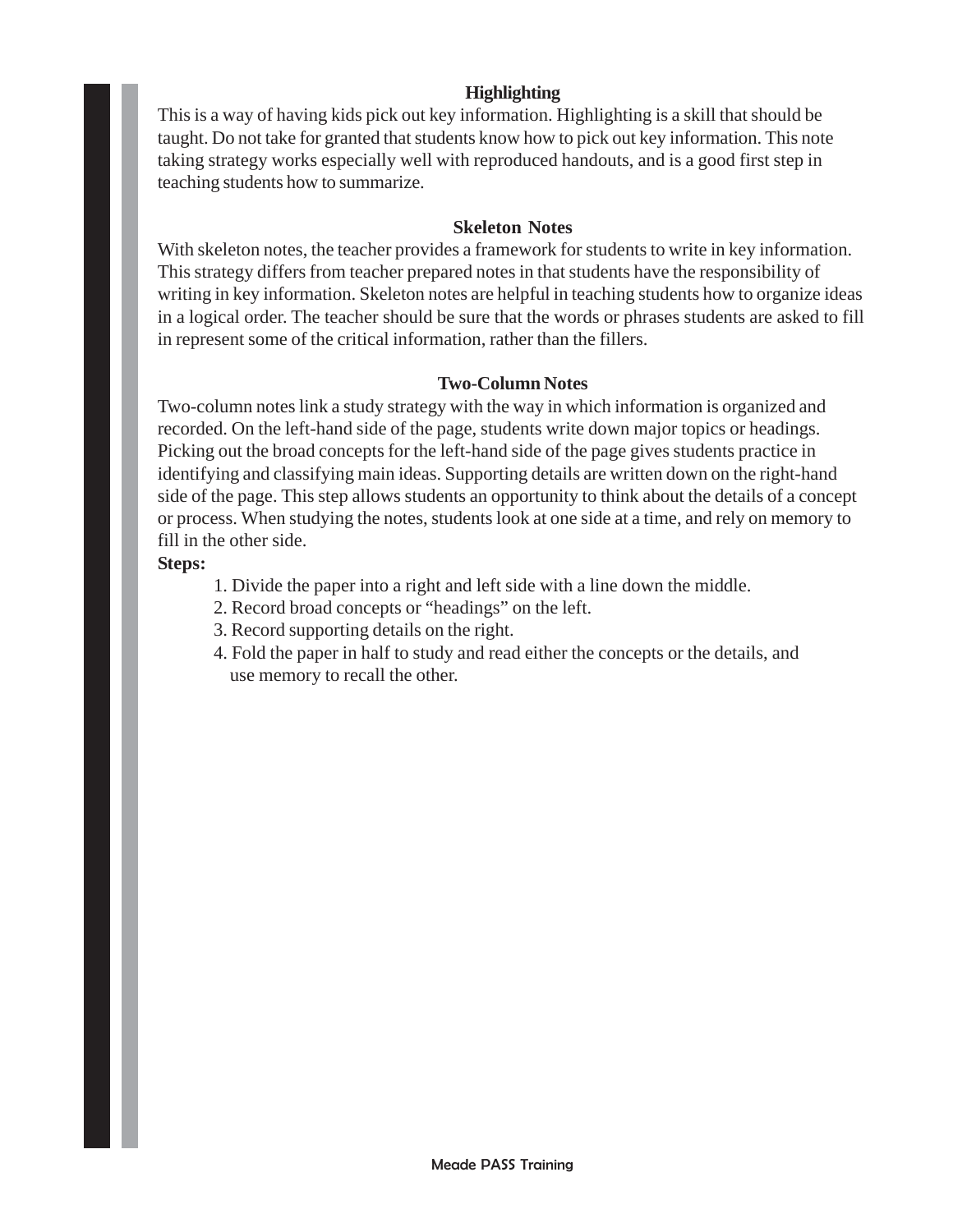### During Reading: Say Something

 $\Gamma$  trong readers often carry on an inner dialogue as they read material and process what they are  $\Box$  learning. This running monologue or self-talk becomes a habit that proficient readers do naturally. However, struggling readers often lack this skill. Therefore, it is helpful if instructors show struggling readers how to increase their comprehension by talking about material, making connections with material, and posing questions regarding the material as they read. The strategy is especially effective for students who are auditory learners since they both say (read) the text aloud and listen to a partner's thoughts and ideas regarding the text.

#### Steps:

- **1.** Select a piece of text for students to read.
- **2.** Pair students and provide each student with a copy of the assigned text.
- **3.** Ask readers to designate a Reader A and a Reader B.
- **4.** Reader A reads aloud a portion of the text. (Assign students to read a block of text, for example, a paragraph or a subsection. If text is complex or unfamiliar to students, keep the chunk of assigned readings small.)
- **5.** After Reader A has finished reading the passage aloud, Reader B makes a response. The comment should reflect Reader B's thoughts while listening to the passage. Some possible reflective comments might include the following:
	- Agreements or disagreements
	- Questions about complex or confusing ideas
	- Predictions about what might come next in the text
	- Requests for clarity or explanation from the other reader
	- Summaries of important or interesting details from the text
	- A comment relating the passage to the student's own life or past learning
- **6.** Reader A responds to Reader B's comments or insights.
- **7.** Partners switch roles and Reader B reads aloud the next chunk of text.
- **8.** Process continues until the assigned reading is completed.

#### Adaptations/Suggestions:

- Model prior to assigning the process to student pairs. Demonstrate the process with a classroom volunteer.
- After the paired readings have been completed, reinforce important concepts from the text by leading a discussion that gives students the opportunity to share some of the ideas and thoughts that they generated during the reading process.
- If students are struggling with ways to phrase their responses to partners, suggest the following beginning statements:
	- This reminds me of…
	- When reading this I felt…
	- I didn't understand it when the author said…because…

Sources

Elkins, Hope. "Ideas and Strategies for Teaching in the Content Areas." Bloomington, IN: Indiana University, Department of Language Education. 21 June 2005

<http://www.indiana.edu/~l525/x425\_l525/ideastrat.html>.

"Summarization: Say Something." *The Reading Lady.* 20 June 2005

<http://www.readinglady.com/mosaic/tools/Synthesis%20handout%20by%20Deb%20Smith.pdf>.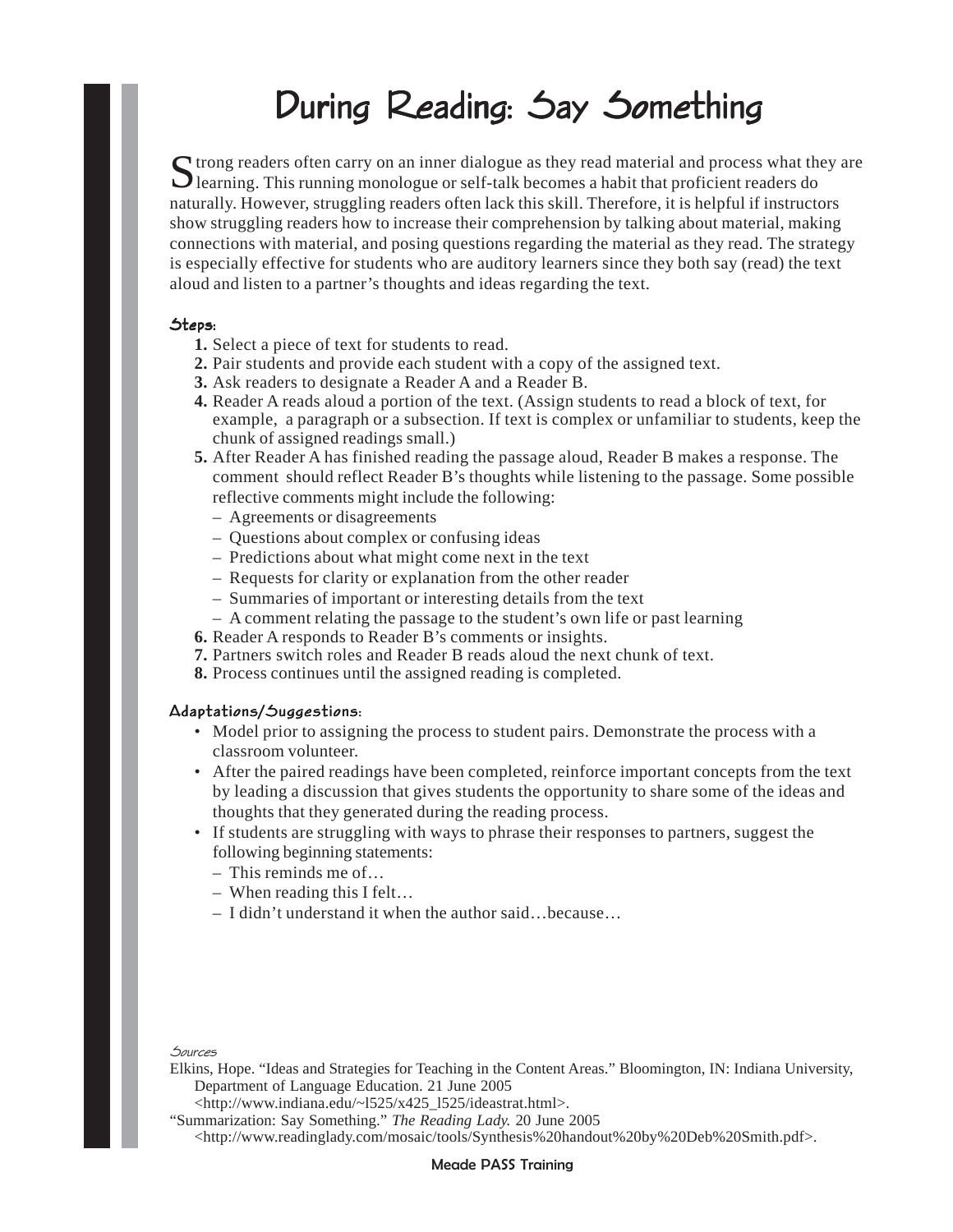### After Reading: One Sentence/One Word

One Sentence/One Word helps students focus on main ideas and themes of a reading or topic under study. The strategy aids in comprehension development, finding meaning, paraphrasing, and summarizing. An added benefit is that all students can participate and find success regardless of student ability levels. When working with nonreaders or struggling readers, teachers may choose to omit One Sentence and focus on One Word.

### One Sentence

### Steps:

- **1.** Select a reading. The selection can be anything from a short article to a picture book to a literary work to a content area reading. Either fiction or nonfiction is appropriate.
- **2.** Assign the reading.
- **3.** After students have completed the reading, bring the class together. If possible, place the group in a circle. If working with a large group, break up into smaller groups of no more than six.
- **4.** Ask each student to mark a phrase or sentence or two from the article/story that held the most meaning for them. The student should NOT paraphrase at this point. The goal is to get a variety of statements—not just one or two. Students should work independently. **(This step requires students to assimilate the knowledge they aquired while reading. It also makes them synthesize the information and evaluate what they consider to be important.)**
- **5.** When students have made their selections, call upon them to share. Since you are trying to monitor student learning, it is important to encourage participation from as many students as possible.
- **6.** The student reads his/her selection. As a student shares, ask the student to explain why or how the statement was important to the reading. The student should also explain the setting and action surrounding the statement. As students discuss the statements, they begin to paraphrase the reading and to focus on the selections main idea(s).

**(Adapt this process depending upon the content. If you are dealing with fiction, the student should be able to talk about the characters involved and the events that were unfolding in the story.)**

**7.** After a student shares, ask if other students had the same or similar selections. Get their input.

### One  $Word$

Steps:

- **1.** Select a reading. The selection can be anything from a short article to a picture book to a literary work to a content area reading. Either fiction or nonfiction is appropriate.
- **2.** Assign the reading.
- **3.** Students select one word from their own experience (the word itself does not have to be in the text) that best defines the meaning of the story/reading.
- **4.** Each student shares his/her word and explains why that word sums up the meaning of the story or selection.

**(This portion of the strategy leads to a discussion of the selection's main idea and author's purpose.)**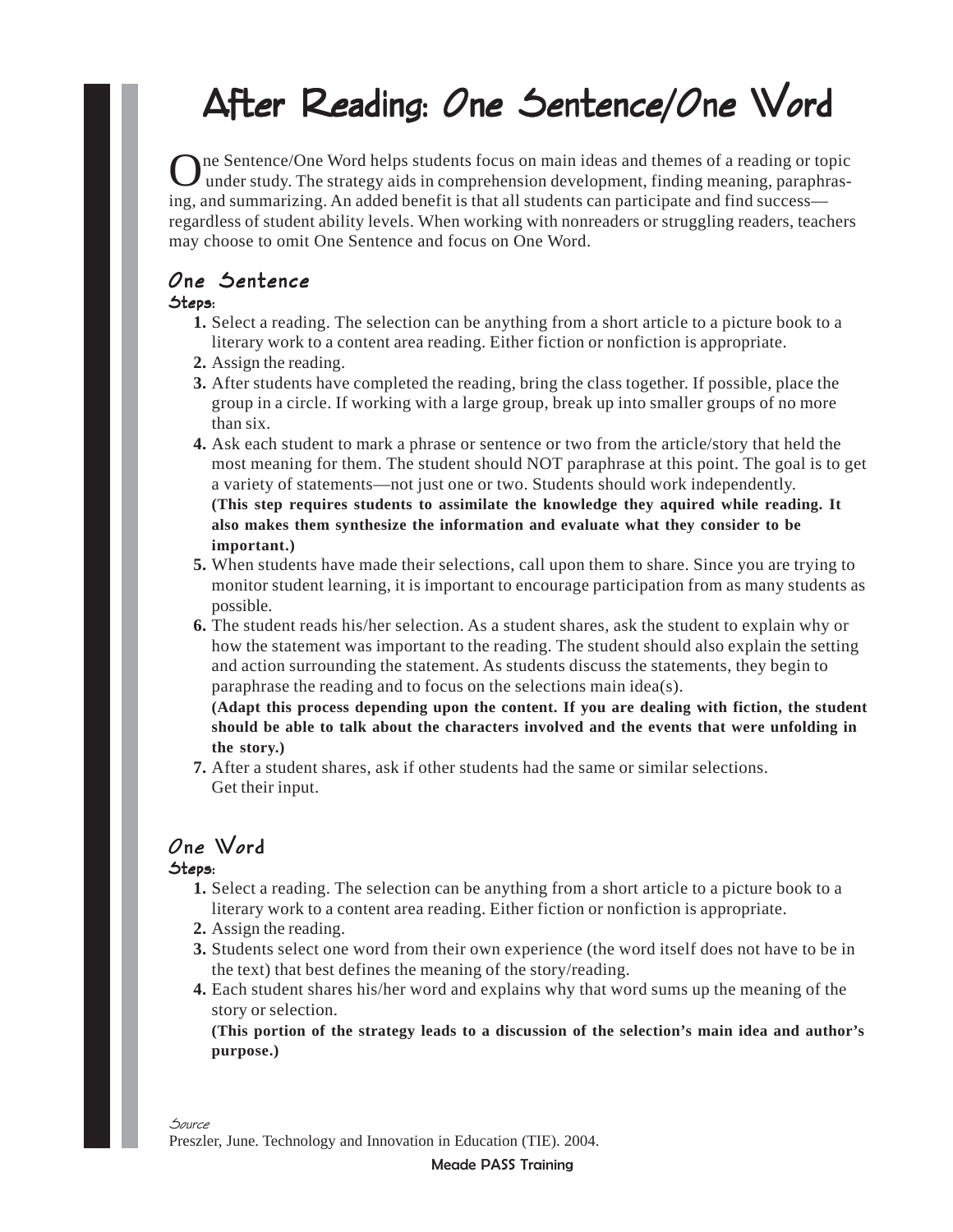### Somebody Wanted But So

The Somebody Wanted But So strategy goes by many names, depending upon the genre or content being studied. As originally introduced by Macon, Bewell and Vogt in their 1991 booklet *Responses to Literature,* the strategy helps students understand the various plot elements of conflict and resolution. Either during reading or after reading, students complete a chart that identifies a character, the character's goal or motivation, problems that character faced, and how the character resolved (or failed to resolve) those problems. The strategy helps students generalize, recognize cause and effect relationships, and find main ideas.

| Somebody   | <b>Wanted</b>     | <b>But</b>                                                                                  | So                                                                                        |
|------------|-------------------|---------------------------------------------------------------------------------------------|-------------------------------------------------------------------------------------------|
| Cinderella | to go to the ball | her wicked stepsisters<br>and mother didn't<br>want the beautiful<br>Cinderella at the ball | her fairy godmother<br>waved her wand and<br>a carriage, a gown,<br>carriage men appeared |

The strategy can be adapted to other content areas. The Greece Central School District, North Greece, NY, offers an adaptation called the Conflict Dissection. (See below.)

| Somebody                | <b>Wanted/Because</b>                                                              | <b>But</b>                                          | S <sub>o</sub>            |
|-------------------------|------------------------------------------------------------------------------------|-----------------------------------------------------|---------------------------|
| The Senate<br>candidate | to get elected<br>because she<br>disagreed with<br>the incumbent<br>on many issues | the incumbent had more<br>political clout and money | she was soundly defeated. |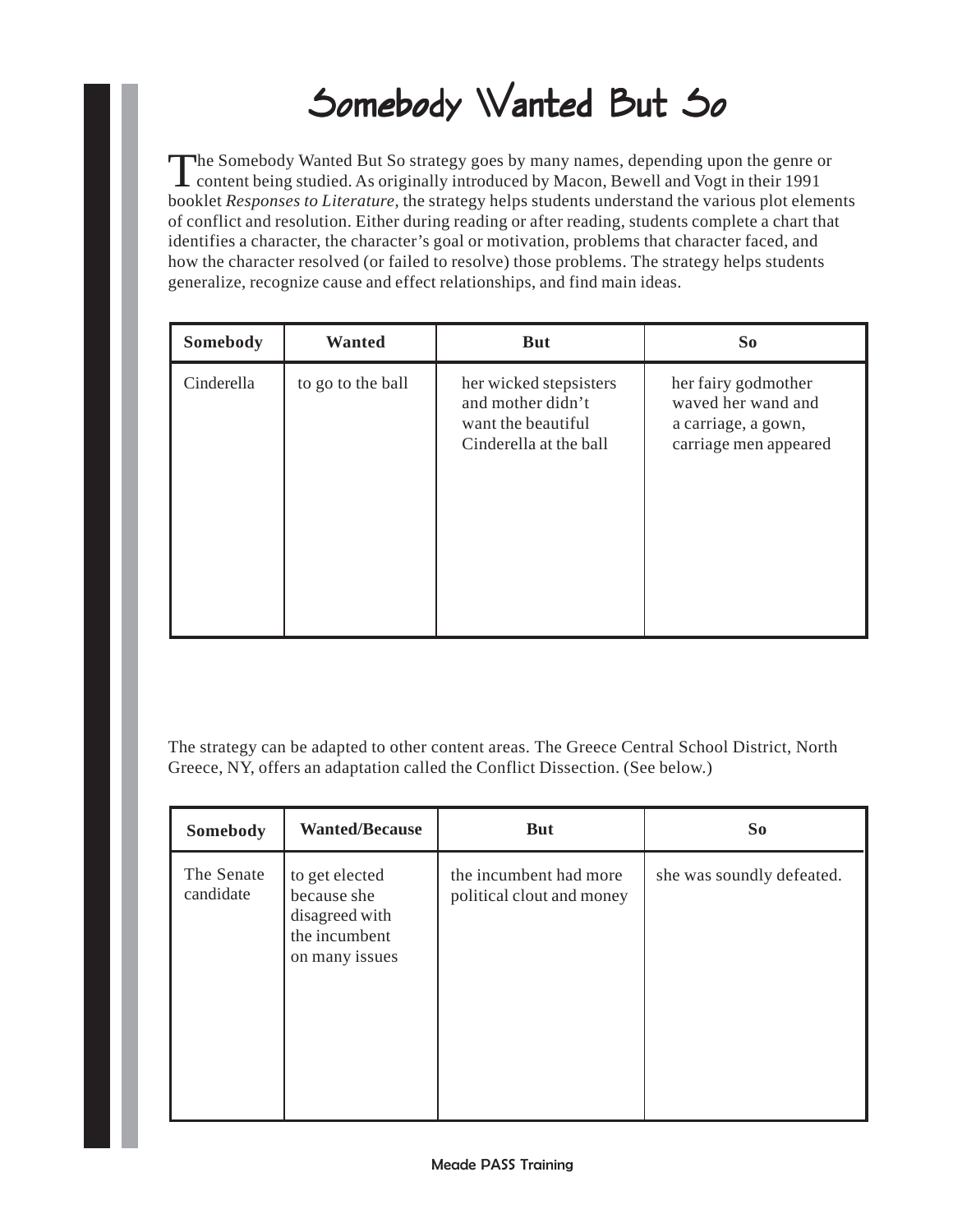### Somebody Wanted But So

#### Steps:

- **1.** Model the strategy extensively before asking students to create their own charts. Explain the basic definitions for the categories depending on which variation of the chart you are using.
	- Somebody/Someone = main character or a group of people
	- Wanted/Because = main events or a group's motivation
	- $\bullet$  But = the conflict or problem
	- So  $=$  the resolution of the problem
- **2.** Practice using a sample text where you provide students with the information for the Somebody/Someone column.
- **3.** After practicing as a class, allow students to work independently.
- **4.** Follow up the lesson by asking students to write summary paragraphs based on their charts.

#### Adaptations:

- When working with a longer text, add connecting words so students can add additional characters or events.
- A science class might use the Concept Relationship Chart below as developed by the Greece Central School District, North Greece, NY:

| Problem                            | <b>Hypothesis</b>                                                                        | <b>Testing</b>                          | <b>Conclusion</b>                                                                                                    |
|------------------------------------|------------------------------------------------------------------------------------------|-----------------------------------------|----------------------------------------------------------------------------------------------------------------------|
| Is tongue<br>rolling<br>inherited? | When both parents<br>can't roll their tongues,<br>their kids won't be<br>able to either. | Parents and kids<br>try tongue rolling. | Testing supports the<br>theory. When both parents<br>are unable to roll their<br>tongues, neither can<br>their kids. |

#### Sources:

- Beer, Kylene. *When Kids Can't Read What Teachers Can Do: A Guide for Teachers 6-12.* Portsmouth, NH: Heinemann, 2003.
- "Conflict Dissection." *Tools for Reading, Writing, & Thinking.* Greece Central School District, North Greece, NY. 30 May 2006
	- <http://www.greece.k12.ny.us/instruction/ela/6-12/Tools/Index.htm>.
- Macon, James M., Diane Bewell, and MaryEllen Vogt. *Responses to Literature.* Newark, DE: IRA, 1991.
- "Reading Strategies." *Reading Skills and Strategies.* Greece Central School District, North Greece, NY. 30 May 2006
	- <http://www.greece.k12.ny.us/instruction/ela/6-12/LRG/Reading.pdf>.
- "Strategy: Somebody Wanted But So." *Adolescent Literacy: Instruction.* North Central Regional Educational Laboratory/Learning Point Association, Naperville, IL. 30 May 2006 <http://www.ncrel.org/litweb/adolescent/strategies/butso.php>.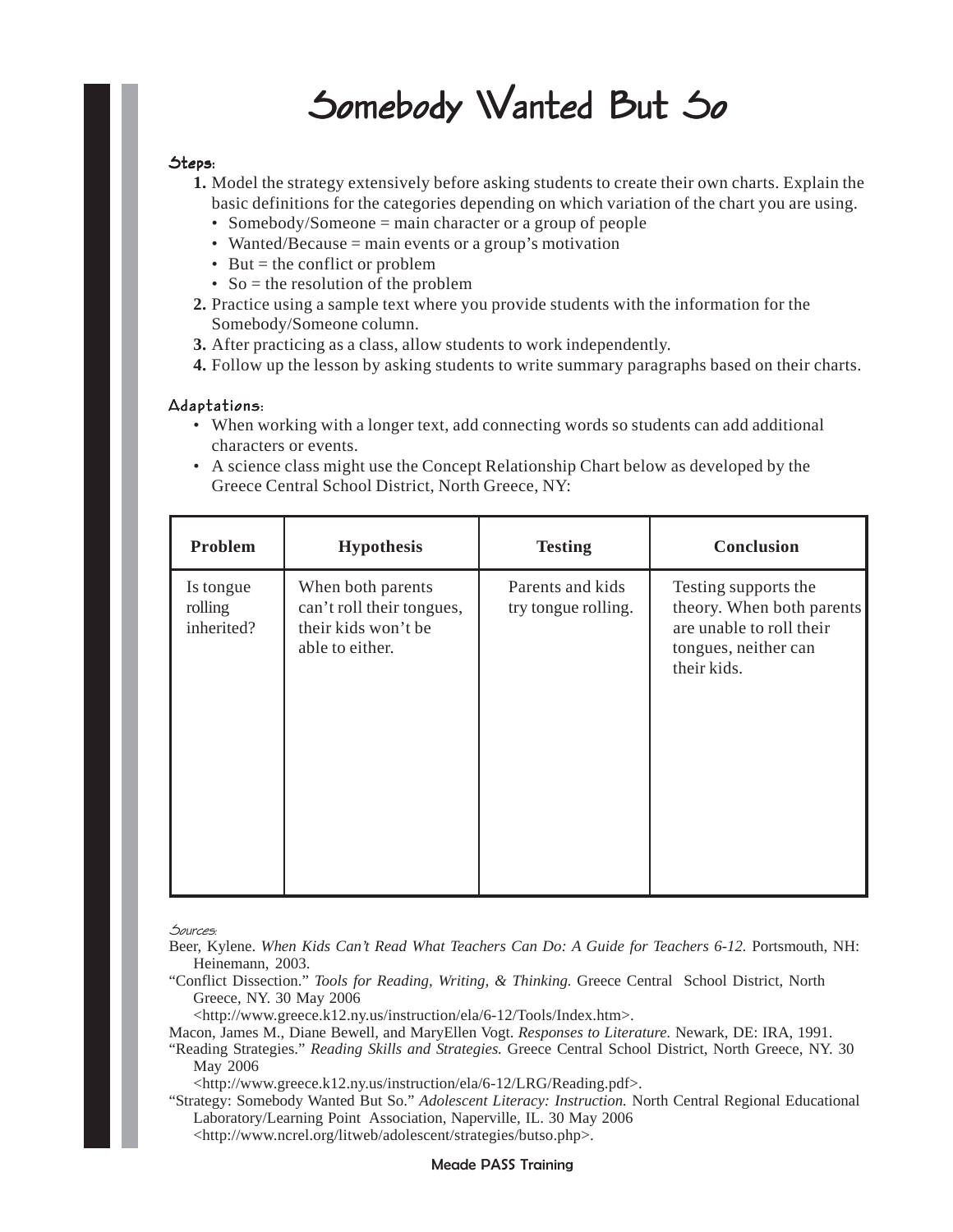### During Reading: The Jigsaw

J igsaw was originally developed by Elliot Aronson (1978). It has since been adapted l<br>number of researchers and practitioners in a variety of ways. Jigsaw is a cooperative Tigsaw was originally developed by Elliot Aronson (1978). It has since been adapted by a learning lesson design that takes the place of a lecture. Each student within a team has a piece of the information to be learned by all students, and each student is responsible for teaching that section to the other students on the team. When all the pieces are put together, the students should have the whole picture—the completed Jigsaw.

### Steps:

- **1.** Divide the reading material into five segments (could be more or less).
- **2.** If needed, make five copies of each segment to be read.
- **3.** Divide students into groups of five. Give group one a segment to read, give group two a different segment, and so forth.
- **4.** Give each group a specific location in which to congregate.
- **5.** Distribute the piece of material you want each group to read.
- **6.** Instruct them to read the material carefully, taking notes.
- **7.** When all members of a group have finished, they should go around the group, and each member contributes what he/she thinks the most important points are. Then group members discuss the material until all members are confident of their mastery for the piece.
- **8.** Re-form groups so that one person from each of the original groups is in each new group. (Make sure that all segments of the reading are represented in each group.)
- **9.** Each member of the new group "teaches" the material from his/her reading segment.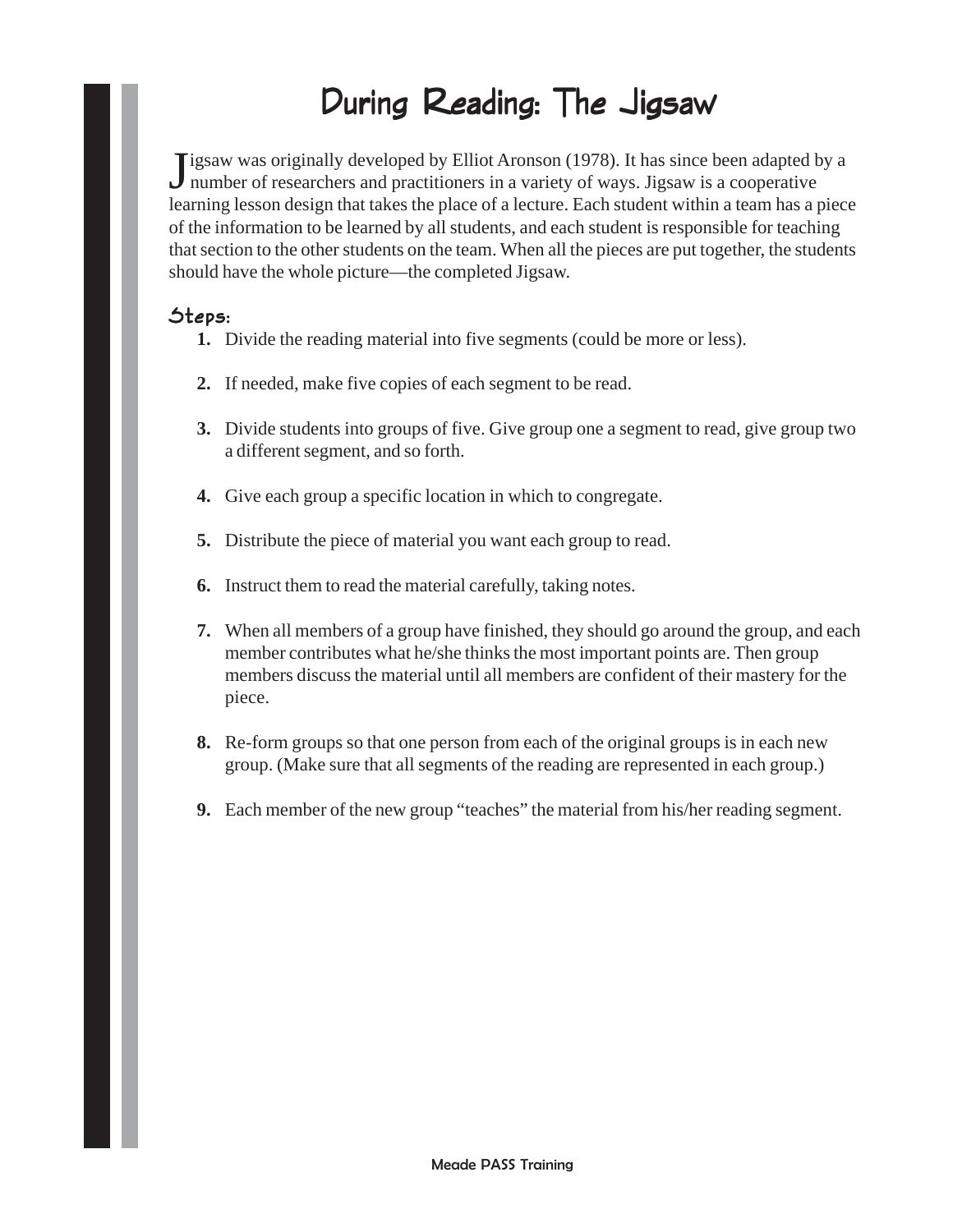### After Reading: Save the Last Word for Me

 $\Gamma$  ave the Last Word for Me provides a framework for student review of materials. The  $\bigcup$  discussion encourages students to share ideas and opinions. Since the discussion takes place in a small group, students who typically do not participate in large discussions are more comfortable joining in the review.

### Steps:

- **1.** Assign a story, selection, or passage. As students read, they should mark statements that they find interesting or statements they want to talk about. The statements could be ones they agree or disagree with. The statements may be ones that surprised, excited, or puzzled them. Students can lightly mark the statements with a pencil or attach a sticky note.
- **2.** Provide each student with 3 to 5 index cards. (The more cards, the longer the time needed to complete the activity.) Each student writes a statement on the front of a card. On the back side, the student writes a response or comments. Students complete the front/back of a card for each of their marked statements.
- **3.** Divide the class into small groups. (The larger the group, the longer the time needed to complete the activity.) Students select a member to begin the sharing process. The selected student reads the front of one card and then shows the card to the other students in the group. Each of the other students responds to the card. Following their responses, the first student tells his or her opinion and ideas.
- **4.** After all cards are discussed, the group selects one card, and one student reports the group's discussion and ideas to the larger class.